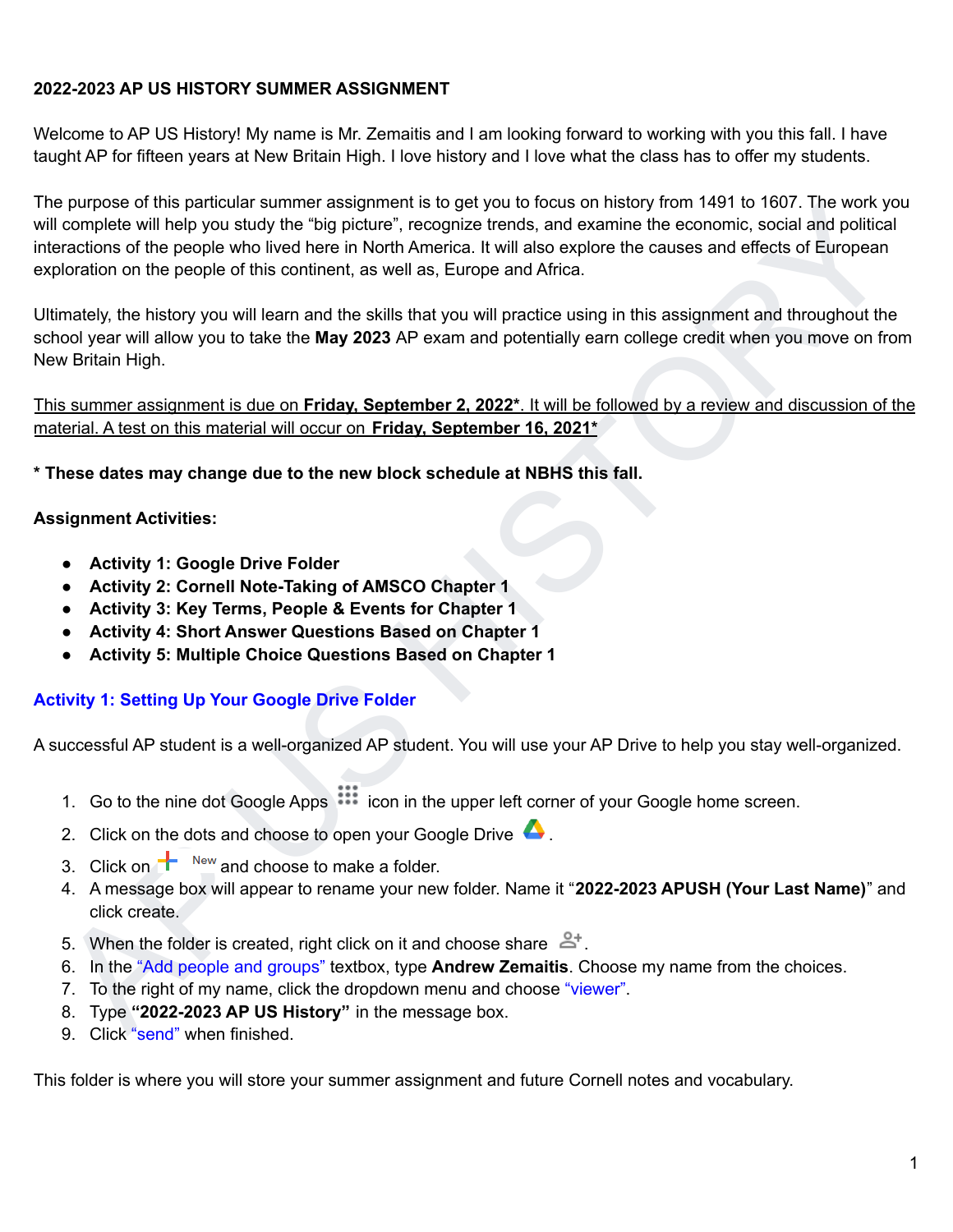## **Activity 2: Cornell Note-Taking**

Successful AP students develop a formal and organized method for taking their notes in a course. The method I would like you to use is called the **Cornell Method**. It is a proven systematic way of keeping detailed and organized notes that will aid you in studying for our quizzes and tests this year, as well as, for the AP exam at the end of the year.

How do I set up my notebook page? Imagine that the graphic below is a white-lined notebook page.



Now that you know how to set up a notebook page for the Cornell style and you also now know what information is supposed to be written in each section of the note-taking page, I would like you to read *Chapter One: A New World of Many Cultures (1491-1607)* from **AMSCO's United States History - AP Edition** (linked here). **Complete your** notes into a Google Document titled "Cornell Notes Chapter 1". Notes should be 3-4 pages at the most. Save **and share your document to the folder in your Google Drive for this class.**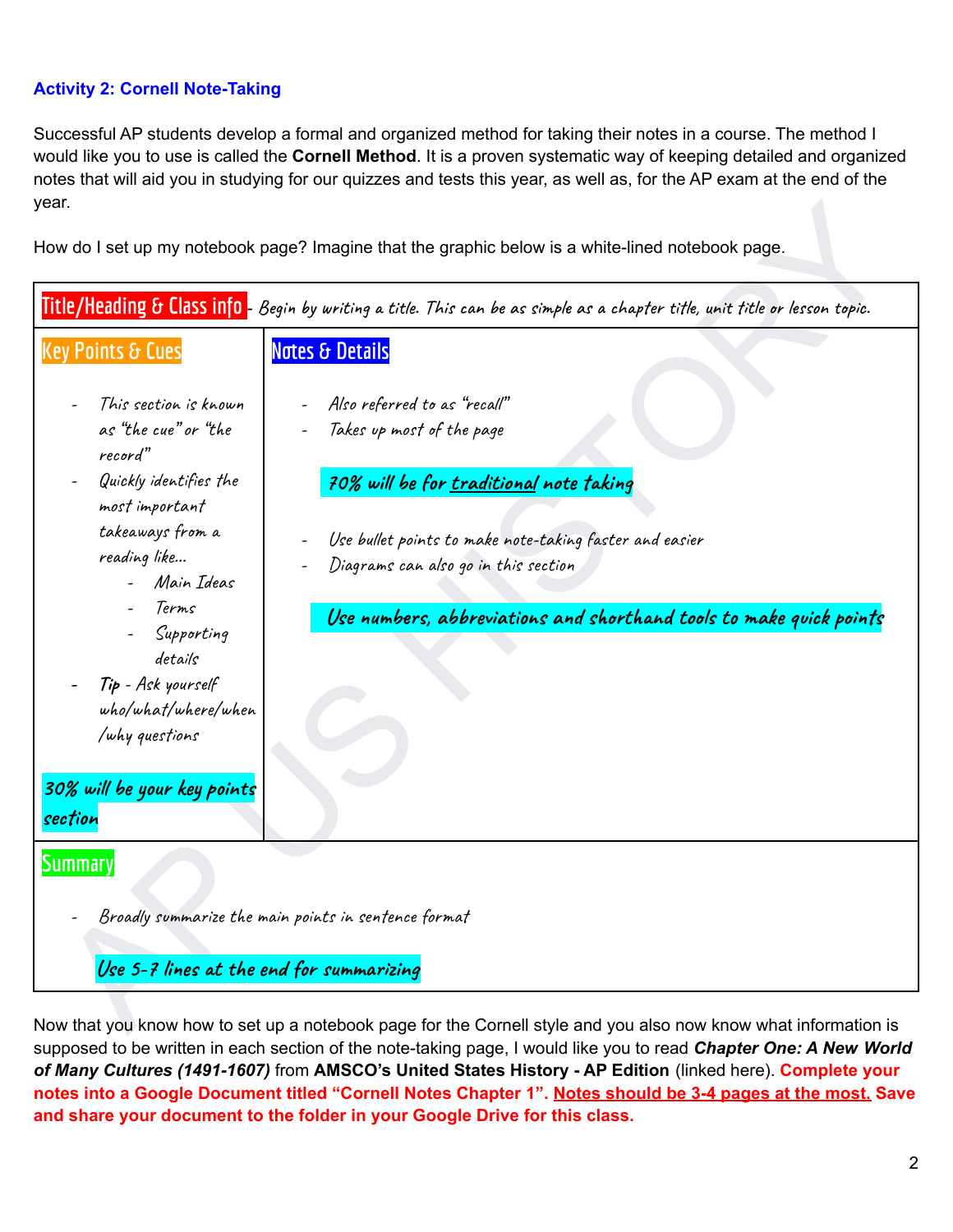#### **Activity 3: Key Terms, People & Events**

Another ability that successful AP students must develop is the ability to use key vocabulary and terms to enhance their writing. The more an AP student can use specific terminology to bolster their written communication the better they will do in class and on the May 2023 exam. Replace pronouns like he, she, it and them with proper nouns like George Washington, Eleanor Roosevelt, the Patriot Act, and Radical Republicans and you improve your written communication tenfold because it demonstrates a better understanding of what you are talking about.

The following terms are key people, events and ideas from *Chapter One: A New World of Many Cultures (1491-1607)* from **AMSCO's United States History - AP Edition**. It is essential that you have a working knowledge of these terms so that you can properly use them in your written communication.

You should define each of the following for their significance to the time period that they come from. For example, you would not define Christopher Columbus as an "explorer" and be done with it. What did he explore? Why were his discoveries important for the time? How did his accomplishments transform history?

Record your terms into a Google Document titled "Unit 1 Vocabulary". Save and share your document to the **folder in your Google Drive for this class.**

#### **Example of what NOT to do:**

*George Washington - First president of the United States.*

#### **Example of what to do:**

tight Westmarton, Eliancer Koosevelet, the Parina Rad, and Radical Hepinitialisms and your unitriene eyers and<br>the following terms are tey people, events and ideas from Chepter One: A New World of Many Cultures<br>by Fridory *George Washington - Virginian who led colonial forces against British military forces during the Revolutionary War. His most notable victory was at the Battle of Yorktown where British forces* surrendered to Washington ending the war. Washington would go on to be elected two terms as the new *nation's first president. His noted accomplishments were the squashing of the Whiskey Rebellion,* sustaining the growth of a new nation, and his Farewell Address where he warned to "beware of foreign *entanglements".*

#### **Chapter One Terms**

Corn (Maize) encomienda system asiento system asiento system Adena-Hopewell Cahokia Cahokia Aztecs Mayas **Conquistadores** Hernan Cortes **Hernan Cortes** Francisco Pizarro **Christopher Columbus** Columbus Columbian Exchange Protestant Reformation Treaty of Tordesillas Slavery

Bartolomé de Las Casas (Valladolid Debate ) van Gines de Sepulveda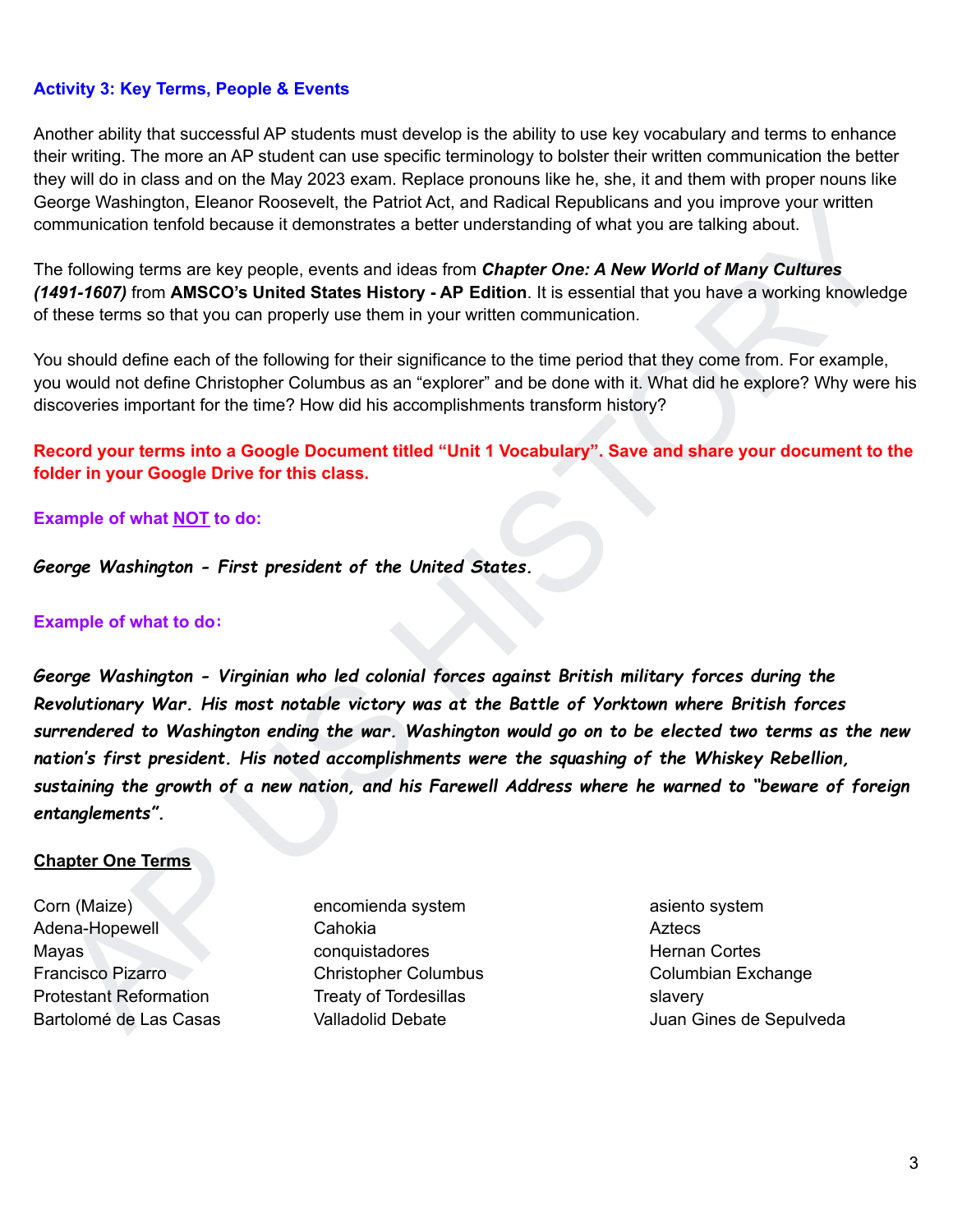#### **Activity 4: Short Answer Questions (SAQ)**

One of the types of prompt that you will have to practice responding to this year is called the **Short Answer Question** or **SAQ** for short.

This type of question requires you to write a brief response that will ask you to address certain historical themes/ideas and use your analytical skills. These questions can have source material provided or they can be open-ended with no source material provided.

The Do's and Don'ts of a SAQ:

- **DO** answer all three parts of each question that is asked.
- **DO** write your responses in complete sentences.
- **DO** provide at least **ONE** example or piece of evidence to support your response from the reading.
- Responses **DON'T** require a thesis statement but **DO** require a topic sentence.
- **DON'T** develop a persuasive argument.

The best way to ace these types of questions is to remember the acronym **TEA**!

**Topic Sentence**: Answer the prompt in a clear, declarative sentence.

**Evidence**: Name a piece of specific historical evidence, and explain.

**Analysis**: Demonstrate how your evidence proves your topic sentence.

#### **Example of what to do:**

- a) Briefly describe ONE specific historical difference between the internal migration patterns within the US in the period 1910-1940 and the internal migration patterns in the period 1941-1980.
- is the origination requires you to winter a brief response that will ask you to address carrain nationcal<br>timesides and use your analytical skills. These questions can have source material provided or they can be<br>the-noded A) One major difference with respect to internal migration between the two periods is the direction of the **movement. For example, the Great Migration began in 1916 and from 1941-1980 there was a large migration** to the Sunbelt States. The Great Migration was the movement of black southerners out of the South and into **the Northeast and Midwest states, primarily to find work, while Sunbelt migration involved people from the North moving into the South and West, in many cases for jobs in the defense industry.**

Now, it is time for you to practice some of these questions using **TEA**. All of the questions will be connected to the material you read in *Chapter One: A New World of Many Cultures (1491-1607)* from **AMSCO's United States History - AP Edition**. You may use this reading and your Cornell notes to respond to these questions.

**Record your answers in a Google Document titled "Summer SAQ Responses". Save that assignment to the folder you created within your Google Drive. Write your responses in the format seen above.**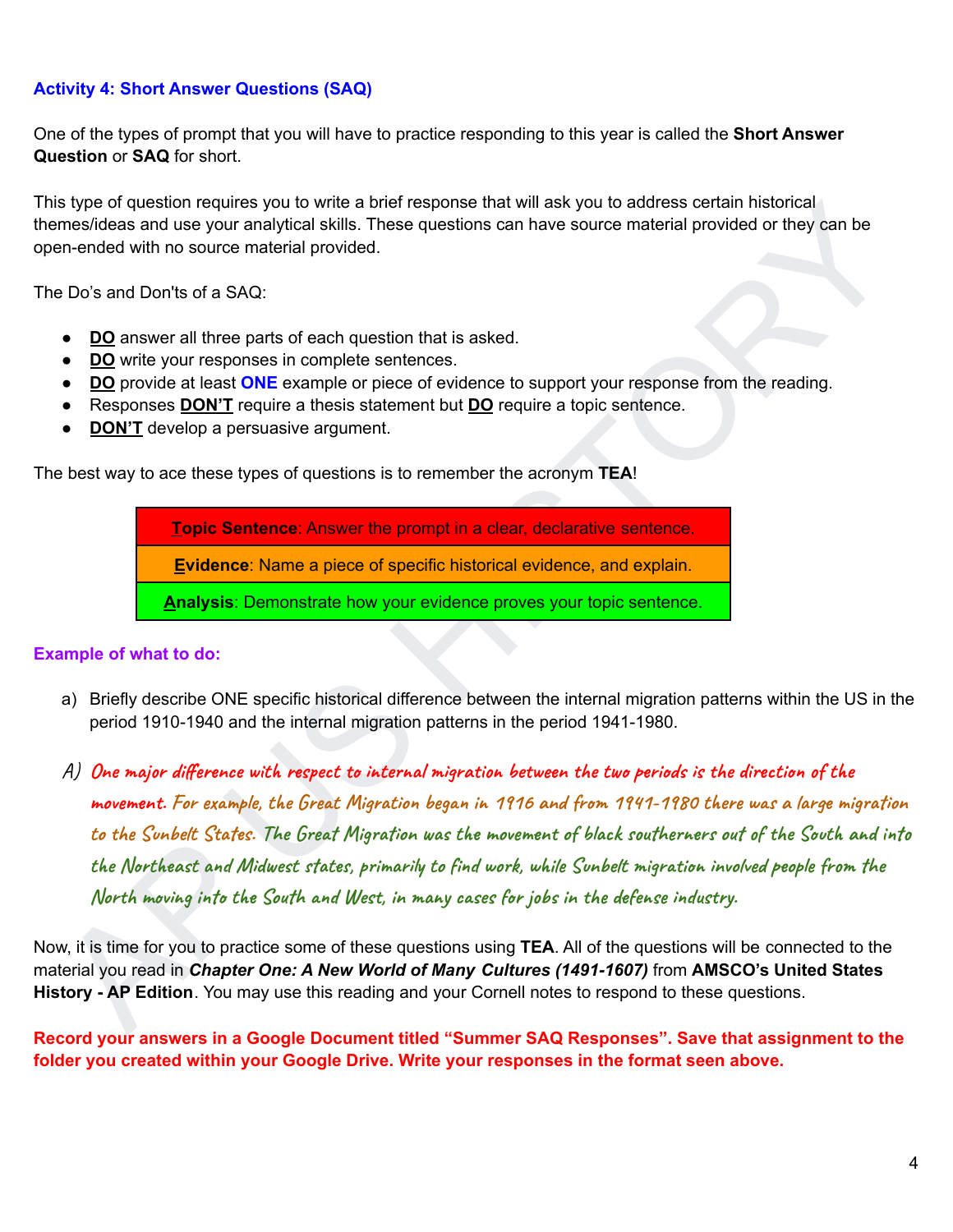

Answer  $(a)$ ,  $(b)$ , and  $(c)$ .

- a. Briefly explain, with reference to ONE factor listed below, how it provided Europe in the early 16th century both the motivation and the means to explore and colonize land across the seas.
	- Religion
	- Trade
	- Technology
- a. Briefly explain how ONE other factor listed in (a) provided Europe in the early 16th century both the motivation and the means to explore and colonize land across the seas.
- b. Briefly explain how ONE of the three factors listed above became either more or less important in colonization by the end of the 16th century,

#### **Question 2**

Answer  $(a)$ ,  $(b)$ , and  $(c)$ .

- a. Briefly explain ONE common trait in the policies of two of these European nations toward Native Ameicans:
	- **England**
	- **France**
	- Spain
- b. Briefly explain ONE difference between the policies of two European nations toward Native Americans.
- c. Briefly explain ONE reaction of Native Americans to European policies.

#### **Question 3**

- Relay<br>
- Trace<br>
- Trace<br>
- Trace<br>
- Trace<br>
- Trace<br>
- Trace<br>
- Trace<br>
- Trace<br>
- Trace<br>
- Trace<br>
- Trace<br>
- Trace<br>
- Trace<br>
- Trace<br>
- Trace<br>
- Trace<br>
- Trace<br>
- Trace<br>
- Trace<br>
- Trace<br>
- Trace<br>
- Trace<br>
- Trace<br>
- Tra "I want the natives to develop a friendly attitude toward us because I know that they are a people who can be made free and converted to our Holy Faith more by love than by force. I therefore gave red caps to some and glass beads to others. They hung the beads around their necks, along with some other things of slight value that I gave them.... I warned my men to take nothing *from the people without giving something in exchange."*

Christopher Columbus, Log, October 12, 1492

Answer  $(a)$ ,  $(b)$ , and  $(c)$ .

- a. Briefly explain the point of view expressed by Columbus in the excerpt.
- b. Briefly explain what powerful group in Spain, other than the monarchy, Columbus would be appealing to in the above passage.
- c. Provide an example of contact between Europeans and the first inhabitants of America that is not consistent with the above passage.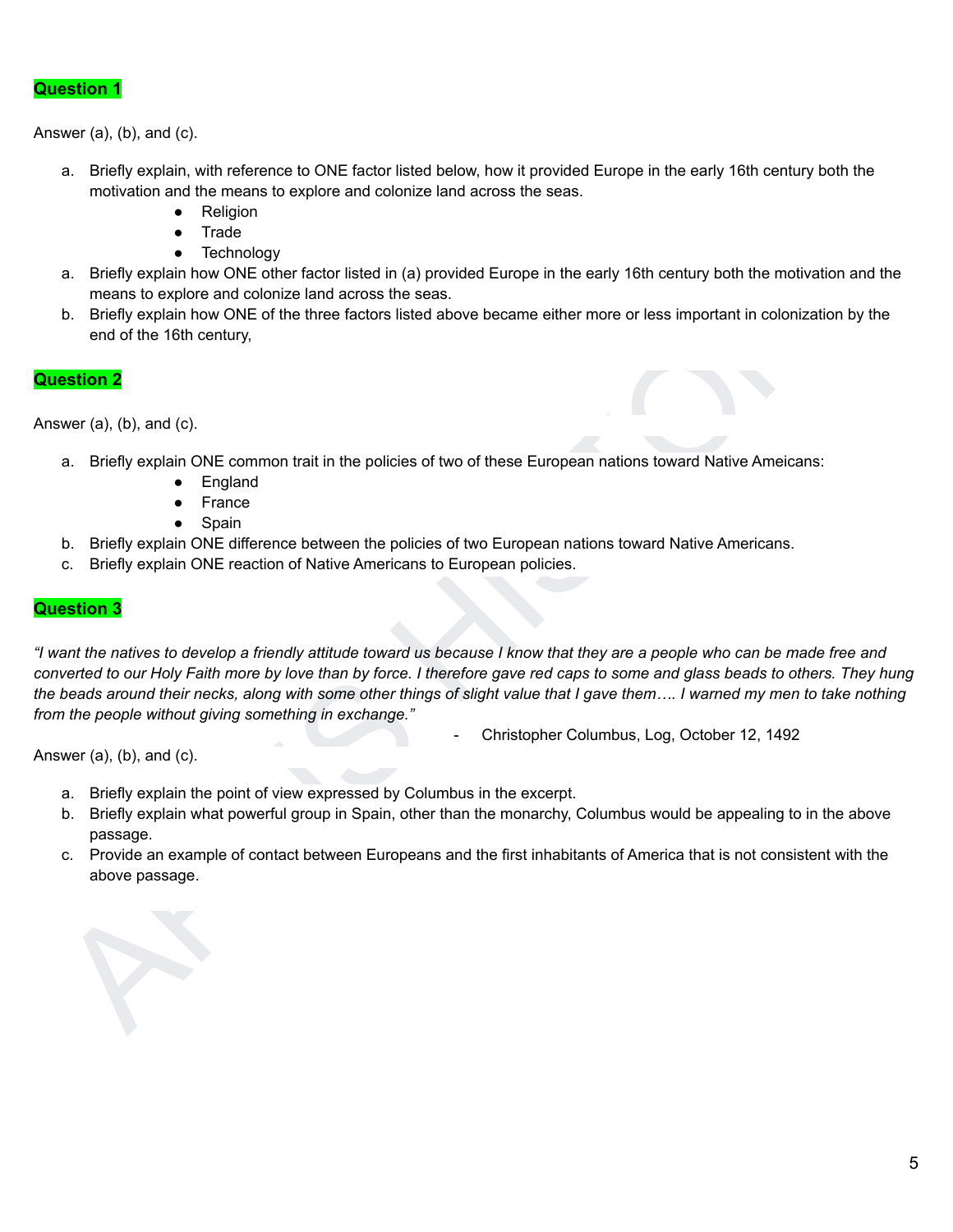## **Activity 5: Multiple Choice Questions (MCQ)**

Another type of question that you will have to practice responding to this year is called the **Multiple Choice Question** or **MCQ** for short.

These are **NOT** like multiple choice questions that you have answered in the past. You will not be tested on obscure trivia.

All MCQs will be tied to a primary or secondary source text, or image. These questions will require you to interpret source material and analyze it as it ties to your broader historical knowledge.

The MCQ may appear to have more than one correct answer. You must "select the one that is best in each case."

To be good at these MCQs, you need to have a good knowledge of the facts but you must also be able to analyze well and understand themes in our nation's historical past.

The following questions will help you understand the complexity of these MCQs. They will also measure your understanding of *Chapter One: A New World of Many Cultures (1491-1607)* from **AMSCO's United States History - AP Edition**.

**Record your answers in a Google Document titled "Summer MCQ Responses". Save and share the assignment to the folder you created within your Google Drive for this class.**

#### **Questions 1-2 refer to the excerpt below.**

ese are <u>NOT</u> the multiple choice questions that you have answered in the past. You will not be tests on obscures<br>
MCQs will be feel to a primary or secondary source levt, or image. These questions will require you to inte To oppose those hordes of northern tribes, singly and alone, would prove certain destruction. We can make no progress in that way. We unite ourselves into one common band of brothers. We must have but one voice. Many voices cause confusion. We must have one fire, one pipe and one war club. This will give us strength. If our warriors are united they can defeat the enemy *and drive them from our land; If we do this, we are safe….*

And you of the different nations of the south, and you of the west, may place yourselves under our protection, and we will protect *you. We earnestly desire the alliance and friendship of you all….*

> - Chief Elias Johnson, Traditions, and Laws of the Iroquois, or Six Nations, and History of the Tuscarora Indians, 1881

#### 1. According to Johnson, which of the following was the primary reason for tribes to unite?

- a. To increase trade
- b. To provide for self-defense
- c. To gain additional land
- d. To make the Tuscarora leaders
- 2. Which of the following factors best explains why Native Americans efforts to unite were rare?
	- a. Most tribes were isolated from each other
	- b. Europeans discouraged tribes from unting
	- c. People had different foods and cultures
	- d. Tribes had traditions of independence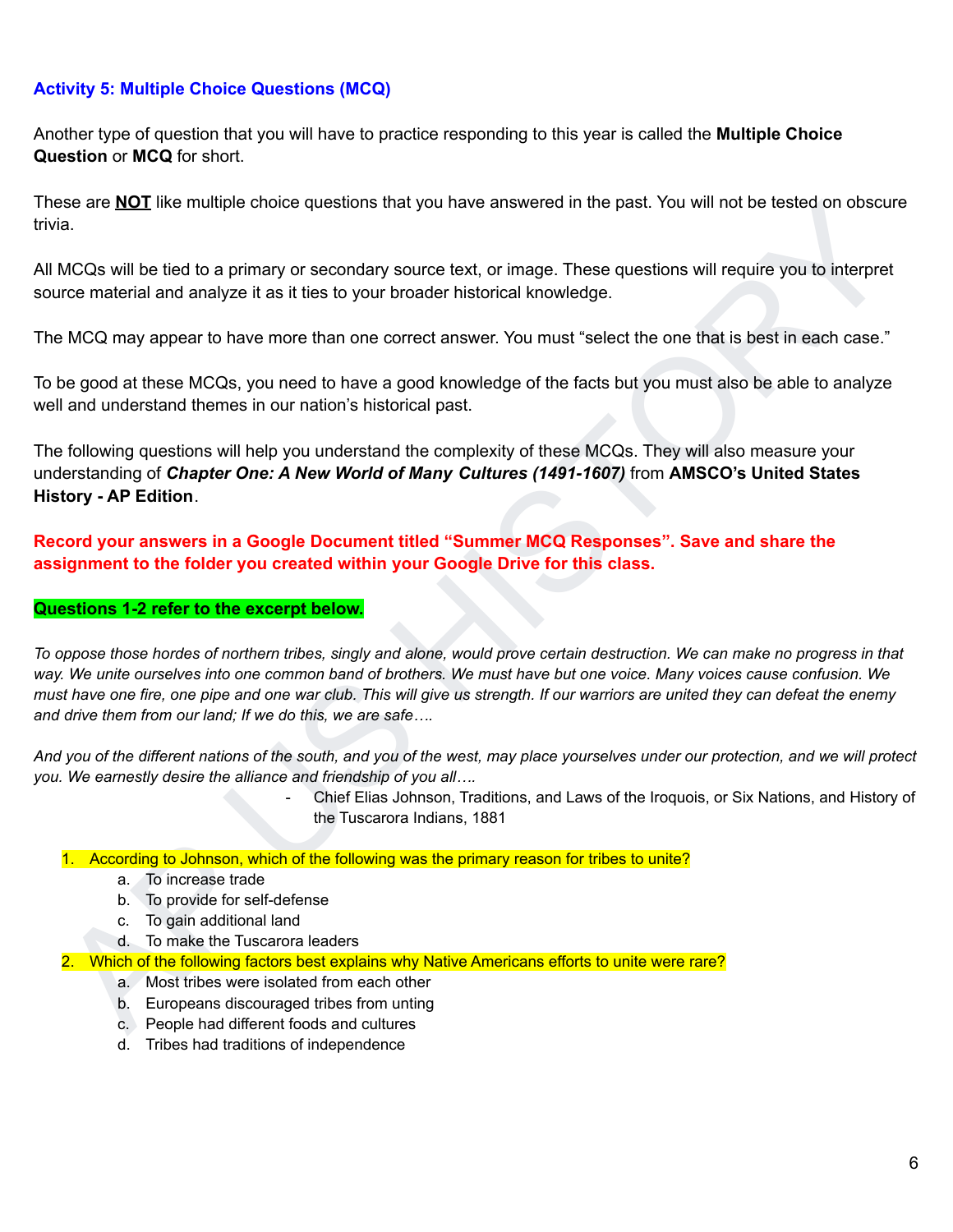*Concerning the treatment of Native American workers:*

Saminate affect of the Microsoftenia and professional particles and a state and particles and and control of the Microsoftenia and professional particles and professional particles and professional particles are also that When they were allowed to go home, they often found it deserted and had no other recourse than to go out into the woods to find food and to die. When they fell ill, which as very frequently because they are a delicate people unaccustomed to such work, the Spaniards did not believe them and pitilessly called them lazy dogs, and kicked and beat them; and when illness was apparent they sent them home as useless, giving them some cassava for the twenty-to-eighty-league journey. They would go then, falling into the first stream and dying there in desperation; others would hold on longer, but very few ever made it home. I sometimes came upon dead bodies on my way, and upon others who were gasping and moaning in their death agony, repeating *'Hungry, hungry.'*

Bartolome de Las Casas, priest and social reformer, In Defense of the Indian, 1550

- 3. Which of the following best explains the underlying cause of the Spanish actions described by Las Casas?
	- a. Racism
	- b. Religion
	- c. Desire for wealth
	- d. Fear of native power
- 4. The primary audience that Las Casas hoped to influence by his writing was
	- a. The monarchs of Spain
	- b. The Roman Catholic Church
	- c. The conquistadores
	- d. The Native Americans
- 5. Which of the following factors that affected Native Americans is directly implied but not stated in the text?
	- a. Many Spaniards were sympathetic to the Native Americans
	- b. The Catholic Church was trying to help the Native Americans
	- c. European diseases were killing millions of Native Americans
	- d. The Spanish faced strong resistance from Native Americans

## **Questions 6-7 refer to the excerpt below.**

Apart from his navigational skills, what most set Columbus apart from other Europeans of his day were not the things that he believed, but the intensity with which he believed in them and the determination with which he acted upon those beliefs....

Columbus was, in most respects, merely an especially active and dramatic embodiment of the European - and especially the Mediterranean - mind and soul of his time: a religious fanatic obsessed with the conversion, conquest, or liquidation of all non-Christians; a latter-day Crusader in search of personal wealth and fame, who expected the enormous and mysterious world he had found to be filled with monstrous races inhabiting wild forests, and with golden people living in Eden.

- David E. Stannard, historian, American Holocaust: Columbus and the Conquest of the New World, 1992
- 6. Which of the following European nations would be the least likely to share the characteristics Stannard uses in describing Columbus?
	- a. England
	- b. France
	- c. Portugal
	- d. Spain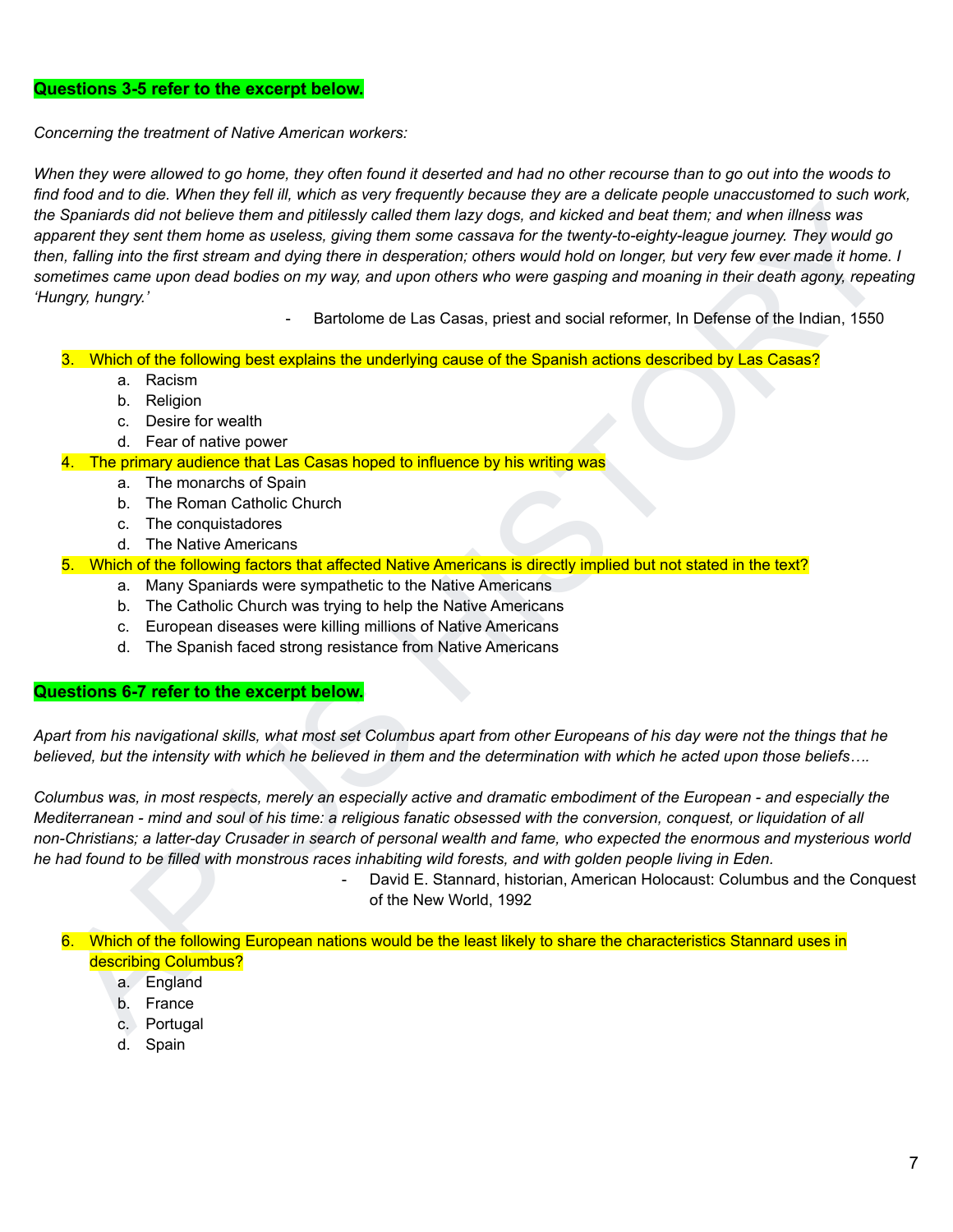#### 7. Which of the following is a reason historians are most likely to criticize the view of Columbus expressed in this excerpt?

- a. It ignores the period in which Columbus lived
- b. It displays a bias against Christians
- c. It skips over the progress brought by Columbus
- d. It uses highly charged language

#### **Questions 8-9 refer to the excerpt below.**

**Examples and Coloration Second between the text of the second state is an above to the control of the second state of the second state of the second state of the second control of the second state of the second state of t** The province of Quivira is 950 leagues from Mexico. Where I reached it, it is in the fortieth degree [of latitude].... I have treated the natives of this province, and all the others whom I found wherever I went, as well as was possible, agreeably to what Your Majesty had commanded, and they have received no harm in any way from me or from those who went in my company. I remained twenty-five days in this province of Quivira, so as to see and explore the country and also to find out whether there was anything beyond which could be of service to Your Majesty, because the guides who had brought me had given me an account of other provinces beyond this. And what I am sure of is that there is not any gold nor any other metal in all that country. - Francisco Coronado, Spanish conquistador, Travels in Quivira, 1542

#### 8. Based on Coronado's observations, which of the following best describes Spanish efforts in Mexico in the mid-16th century?

- a. Exploring lands new to them
- b. Establishing colonies
- c. Warring with Native Americans
- d. Spreading the Christian faith
- 9. The activities of Coronado and other Spanish and Portuguese explorers in the Americas in the 16th century primarily depended on the support of
	- a. Merchants and fur traders
	- b. The Catholic Church
	- c. The monarchs
	- d. Enslaved Europeans

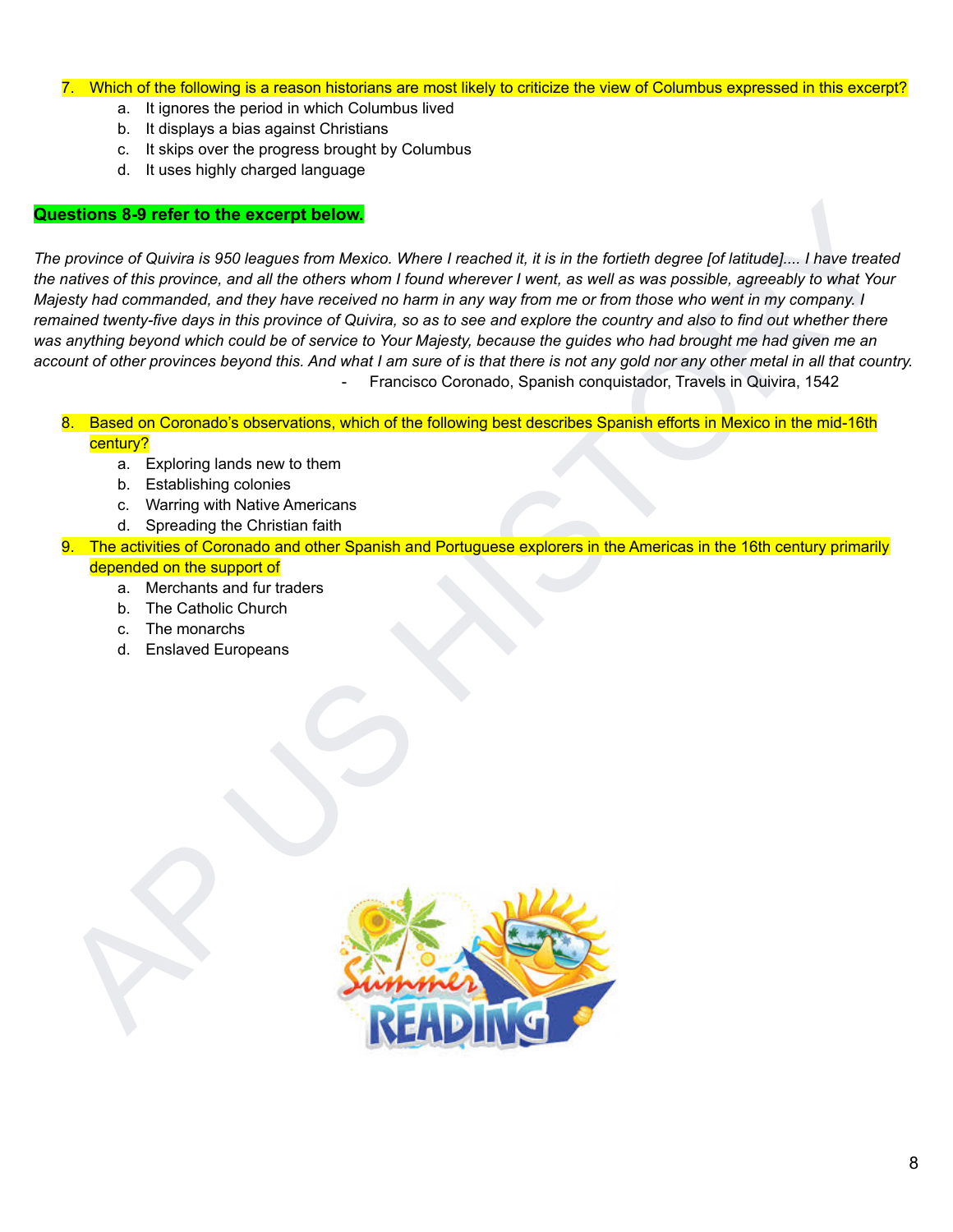# **PERIOD 1: 1491-1607**

## Chapter 1 A New World of Many Cultures, 1491-1607

loday, the United States is a synthesis, or combination, of people from around the world. The first people arrived in the Americas at least 10,000 years ago. Chapter 1 begins with a survey of how these people lived in 1491, the year before the arrival of European Christopher Columbus in the Americas. His arrival initiated lasting contact between people on opposite sides of the Atlantic Ocean. The chapter and the period end in 1607, with the founding of the first permanent English settlement at Jamestown, Virginia. The Jamestown settlement marks the beginning of the framework of a new nation.

Period Perspectives Contact between Europeans and the natives of America touched off a trans-Atlantic trade in animals, plants, and germs known as the Columbian Exchange. This trade altered the way people around the globe lived and thought. Within a hundred years, Spanish and Portuguese explorers and settlers developed colonies using natives and enslaved Africans for labor in agriculture and mining precious metals. Natives and Africans resisted oppression by maintaining elements of their cultures. The Spanish and the Portuguese were quickly followed to the Americas by the French and the Dutch, and later by the English.

Alternate View Until the mid-20th century, most historians viewed Columbus and European explorers and settlers as great adventurers who founded colonies that developed into modern democracies. However, in recent years, historians have highlighted the vibrant and diverse native cultures that existed in the Americas before the arrival of Columbus, and how European diseases and violence destroyed so much of these cultures. The native population declined by 90 percent after the arrival of Europeans. To demonstrate this greater emphasis on native culture, historians often begin this period in 1491 rather than 1492.

## **Key Concepts**

1.1: As native populations migrated and settled across the vast expanse of North America over time, they developed distinct and increasingly complex societies by adapting and transforming their diverse environments.

1.2: Contacts among Europeans, Native Americans, and Africans resulted in the Columbian Exchange and significant social, cultural, and political changes on both sides of the Atlantic Ocean.

Source: AP® United States History Course and Exam Description, Updated Fall 2015

三倍配

1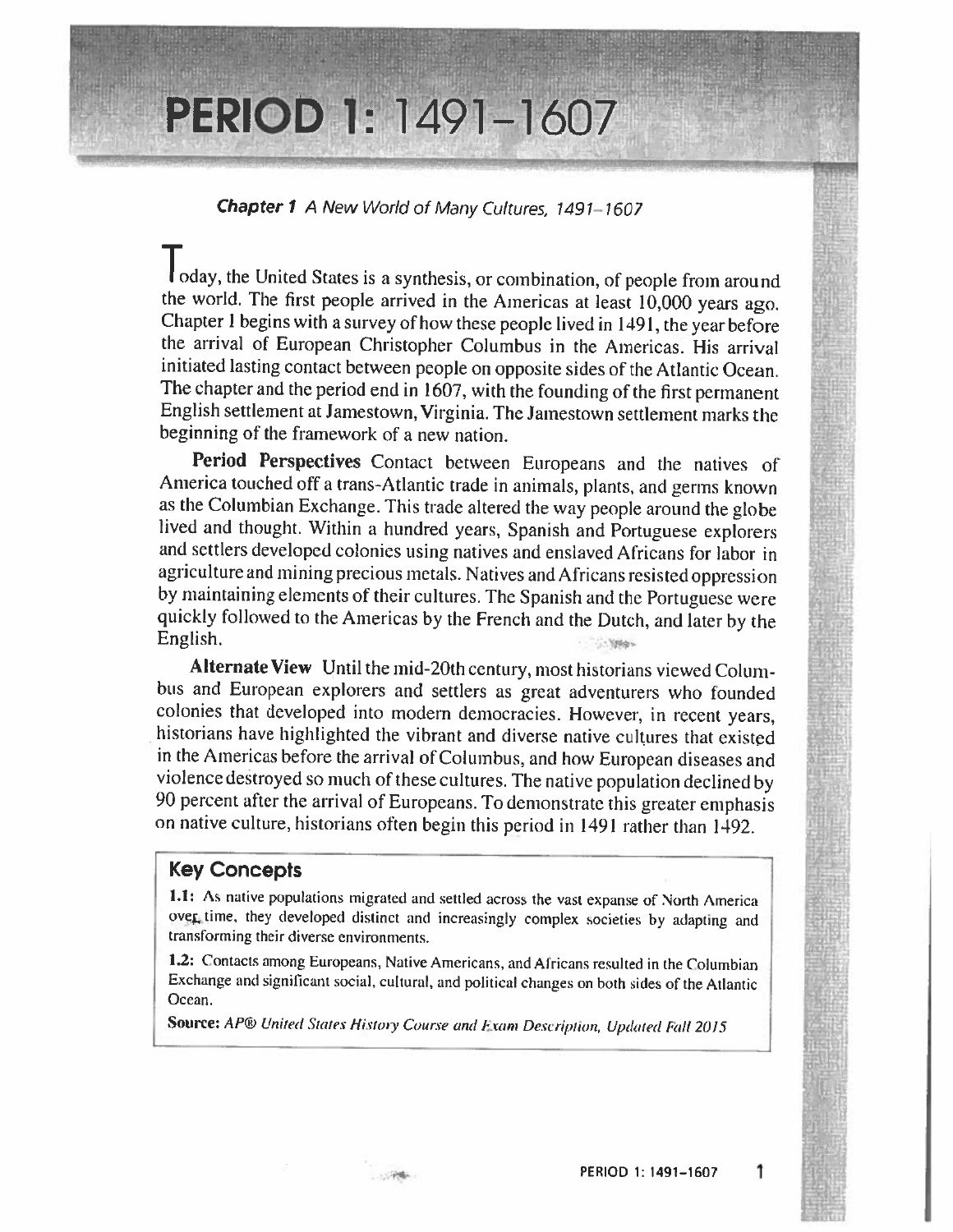

## A NEW WORLD OF MANY **CULTURES,** 1491-1607

Thirty-three days after my departure from [the Canary Islands] I reached the Indian Sea, where I discovered many islands, thickly peopled, of which I took possession without resistance in the name of our most illustrious monarch, by public proclamation and with unfurled banners.

Christopher Columbus, Select Letters, 1493.

he original discovery, exploration, and settlement of North and South America occurred at least 10,000 years before Christopher Columbus was born. Some archeologists estimate that the first people settled in North America 40,000 years ago. Migrants from Asia may have crossed a land bridge that once connected Siberia and Alaska (land now submerged under the Bering Sea). Over time, people migrated southward from near the Arctic Circle to the southern tip of South America. The first Americans adapted to the varied environments of the regions that they found. They evolved into hundreds of tribes, spoke different languages, and practiced different cultures. Estimates of the native population in the Americas in the 1490s vary from 50 million to 100 million people.

## **Cultures of Central and South America**

The native population was concentrated in three highly developed civilizations. Between A.D. 300 and 800, the Mayas built remarkable cities in the rain forests of the Yucatán Peninsula (present-day Guatemala, Belize, and southern Mexico). Several centuries after the decline of the Mayas, the Aztecs from central Mexico developed a powerful empire. The Aztec capital, Tenochtitlán, had a population of about 200,000, equivalent in population to the largest cities of Europe. While the Aztecs were dominating Mexico and Central America, the Incas based in Peru developed a vast empire in South America. All three civilizations developed highly organized societies, carried on an extensive trade, and created calendars that were based on accurate scientific observations. All three cultivated crops that provided a stable food supply, particularly corn (maize) for the Mayas and Aztecs and potatoes for the Incas.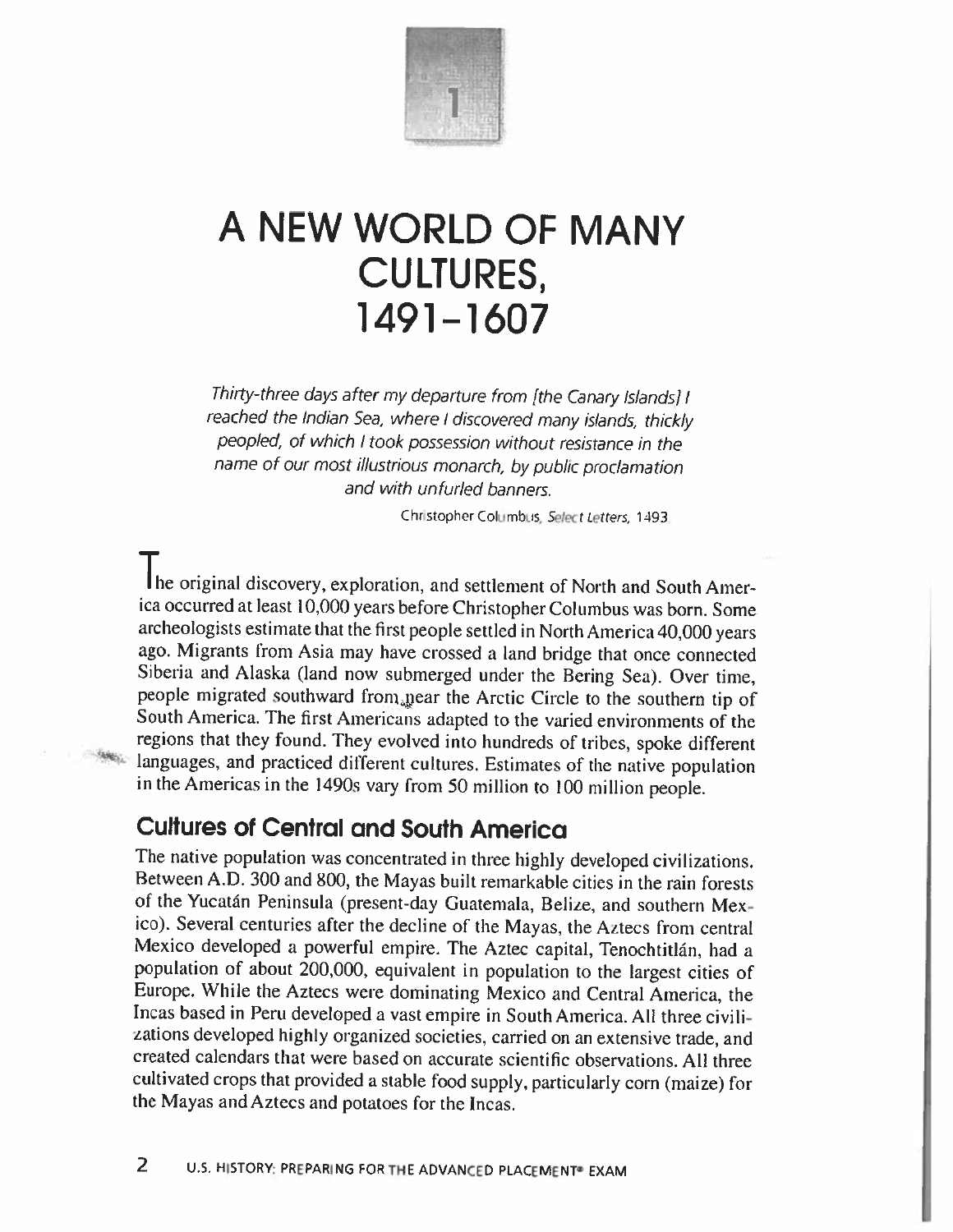## **Cultures of North America**

The population in the region north of Mexico (present-day United States and Canada) in the 1490s may have been anywhere from under 1 million to more than 10 million. In general, the native societies in this region were smaller and less sophisticated than those in Mexico and South America. One reason for this was how slowly the cultivation of corn (maize) spread northward from Mexico.

Some of the most populous and complex societies in North America had disappeared by the 15th century, for reasons not well understood. By the time of Columbus, most people in the Americas in what is now the United States and Canada lived in semipermanent settlements in groups seldom exceeding 300 people. The men made tools and hunted for game, while the women gathered plants and nuts or grew crops such as corn (maize), beans, and tobacco.

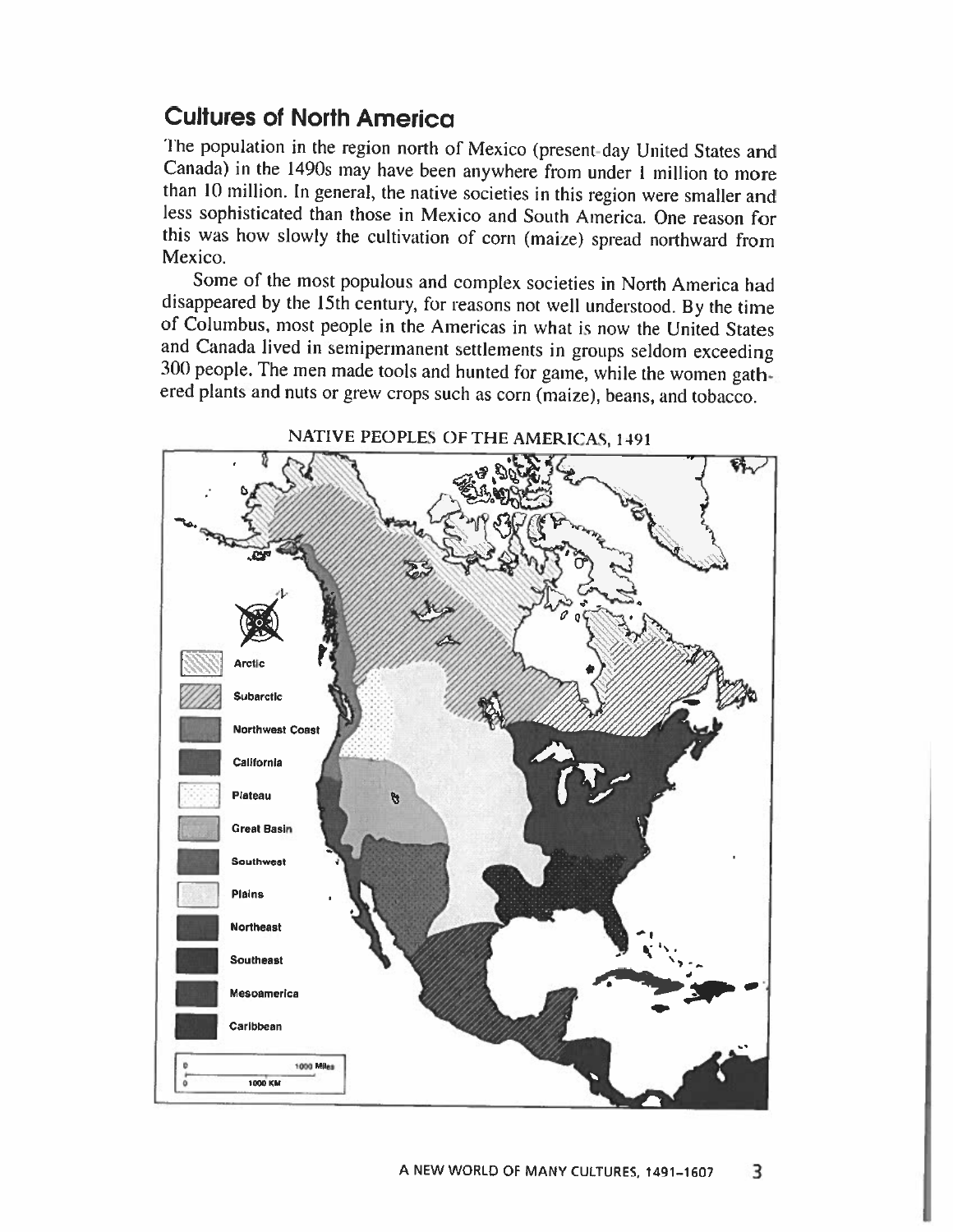Language Beyond these similarities, the cultures of American Indians were very diverse. For example, while English, Spanish, and almost all other European languages were part of just one language family (Indo-European), American Indian languages constituted more than 20 language families. Among the largest of these were Algonquian in the Northeast, Siouan on the Great Plains, and Athabaskan in the Southwest. Together, these 20 families included more than 400 distinct languages.

Southwest Settlements In the dry region that now includes New Mexico and Arizona, groups such as the Hokokam, Anasazi, and Pueblos evolved multifaceted societies supported by farming with irrigation systems. In large numbers they lived in caves, under cliffs, and in multistoried buildings. By the time Europeans arrived, extreme drought and other hostile natives had taken their toll on these groups. However, much of their way of life was preserved in the arid land and their stone and masonry dwellings.

Northwest Settlements Along the Pacific coast from what is today Alaska to northern California, people lived in permanent longhouses or plank houses. They had a rich diet based on hunting, fishing, and gathering nuts, berries, and roots. To save stories, legends, and myths, they carved large totem poles. The high mountain ranges in this region isolated tribes from one another, creating barriers to development.

Great Plains Most people who lived on the Great Plains were either nomadic hunters or sedentary people who farmed and traded. The nomadic tribes survived on hunting, principally the buffalo, which supplied their food as well as decorations, crafting tools, knives, and clothing. They lived in tepees, frames of poles covered in animal skins, which were easily disassembled and transported. While the farming tribes also hunted buffalo, they lived permanently in earthen lodges often along rivers. They raised corn (maize), beans, and squash while actively trading with other tribes. Not until the 17th century did American Indians acquire horses by trading or stealing them from Spanish settlers. With horses, tribes such as the Lakota Sioux moved away from farming to hunting and easily following the buffalo across the plains. The plains tribes would at times merge or split apart as conditions changed. Migration also was common. For example, the Apaches gradually migrated southward from Canada to Texas.

Midwest Settlements East of the Mississippi River, the Woodland American Indians prospered with a rich food supply. Supported by hunting, fishing, and agriculture, many permanent settlements developed in the Mississippi and Ohio River valleys and elsewhere. The Adena-Hopewell culture, centered in what is now Ohio, is famous for the large earthen mounds it created, some as large as 300 feet long. One of the largest settlements in the Midwest was Cahokia (near present-day East St. Louis, Illinois), with as many as 30,000 inhabitants.

Northeast Settlements Some descendants of the Adena-Hopewell culture spread from the Ohio Valley into New York. Their culture combined hunting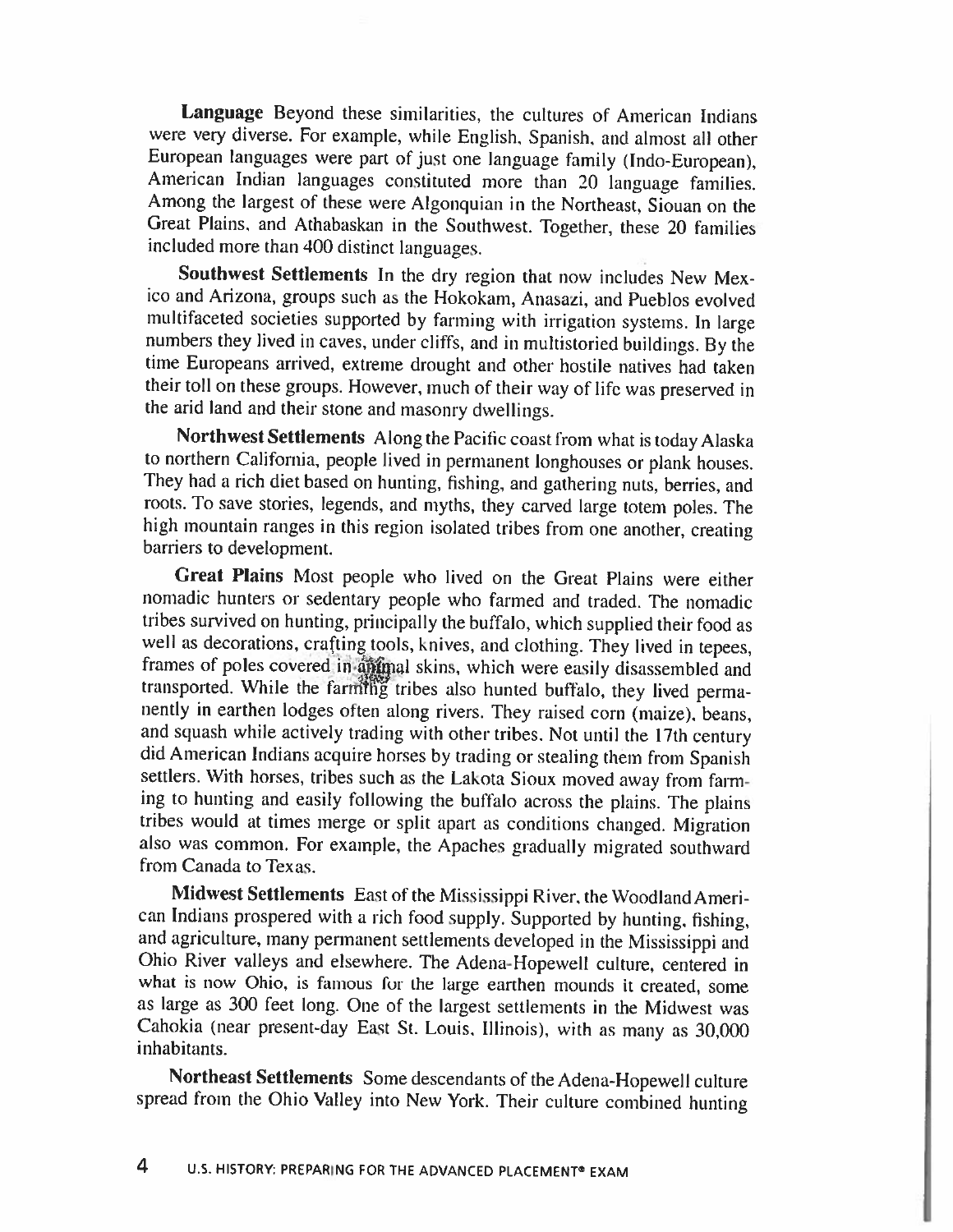and farming. However, their farming techniques exhausted the soil quickly, so people had to move to fresh land frequently. Among the most famous groups of American Indians in this region was the Iroquois Confederation, a political union of five independent tribes who lived in the Mohawk Valley of New York. The five tribes were the Seneca, Cayuga, Onondaga, Oneida, and Mohawk. Multiple families related through a mother lived in longhouses, up to 200 feet long. From the 16th century through the American Revolution, the Iroquois were a powerful force, battling rival American Indians as well as Europeans.

**Atlantic Seaboard Settlements** In the area from New Jersey south to Florida lived the people of the Coastal Plains. Many were descendants of the Woodland mound builders and built timber and bark lodgings along rivers. The rivers and the Atlantic Ocean provided a rich source of food.

## **Europe Moves Toward Exploration**

Until the late 1400s, Americans and the people of Europe, Africa, and Asia had no knowledge of the people on the other side of the Atlantic Ocean. While Vikings from Scandinavia had visited Greenland and North America around the year 1000, these voyages had no lasting impact. Columbus's voyages of exploration finally brought people into contact across the Atlantic. Several factors made an oceanic crossing and exploration possible in the late 15th century.

## **Improvements in Technology**

In Europe, a rebirth of classical learning prompted an outburst of artistic and scientific activity in the 15th and 16th centuries known as the Renaissance. Several of the technological advances during the Renaissance resulted from Europeans making improvements in the inventions of others. For example, they began to use gunpowder (invented by the Chinese) and the sailing compass (adopted from Arab merchants who learned about it from the Chinese). Europeans also made major improvements in shipbuilding and mapmaking. In addition, the invention of the printing press in the 1450s aided the spread of knowledge across Europe.

## **Religious Conflict**

The later years of the Renaissance were a time of intense religious zeal and conflict. The Roman Catholic Church that had once dominated Western Europe was threatened from without by Ottoman Turks who were followers of Islam and from within by a revolt against the pope's authority.

Catholic Victory in Spain In the 8th century, Islamic invaders from North Africa, known as Moors, rapidly conquered most of what is now Spain. Over the next several centuries, Spanish Christians reconquered much of the land and set up several independent kingdoms. Two of the largest of these kingdoms united when Isabella, queen of Castile, and Ferdinand, king of Aragon, married in 1469. In 1492, under the leadership of Isabella and Ferdinand, the Spanish conquered the last Moorish stronghold in Spain, the city of Granada. In that year, the monarchs also funded Christopher Columbus on his historic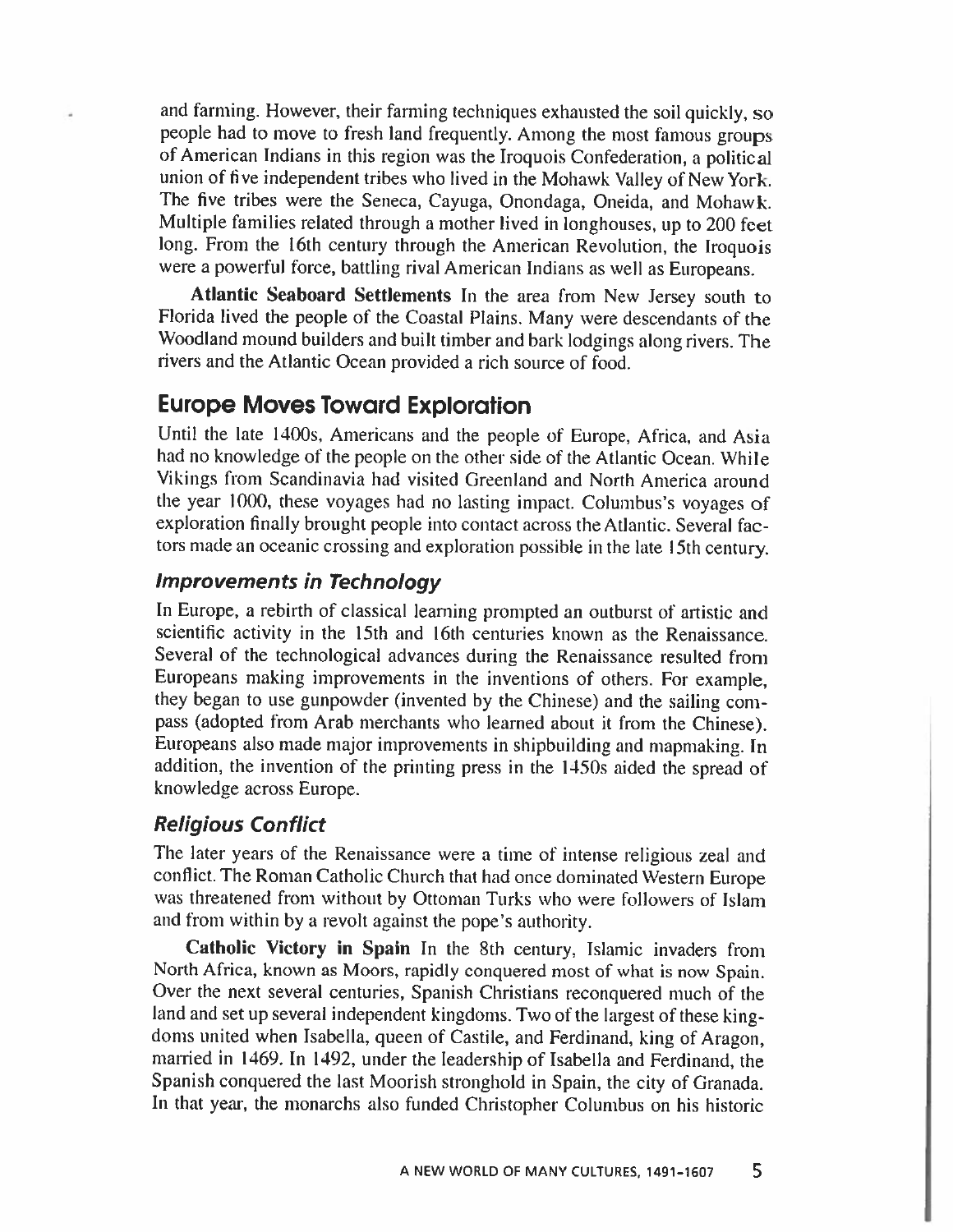first voyage. The uniting of Spain under Isabella and Ferdinand, the conquest of Granada, and the launching of Columbus signaled new leadership, hope, and power for Europeans who followed the Roman Catholic faith.

**Protestant Revolt in Northern Europe** In the early 1500s, certain Christians in Germany, England, France, Holland, and other northern European countries revolted against the authority of the pope in Rome. Their revolt was known as the Protestant Reformation. Conflict between Catholics and Protestants led to a series of religious wars. The conflict also caused the Catholics of Spain and Portugal and the Protestants of England and Holland to want to spread their own versions of Christianity to people in Africa, Asia, and the Americas. Thus, a religious motive for exploration and colonization was added to political and economic motives.

## **Expanding Trade**

Economic motives for exploration grew out of a fierce competition among European kingdoms for increased trade with Africa, India, and China. In the past, merchants had traveled from the Italian city-state of Venice and the Byzantine city of Constantinople on a long, slow, expensive overland route that reached all the way to the capital of the Chinese empire. This land route to Asia had become blocked in 1453 when the Ottoman Turks seized control of Constantinople.

New Routes So the challenge to finding a new way to the rich Asian trade appeared to be by sailing either south along the West African coast east to China, or sailing west across the Atlantic Ocean. The Portuguese, who realized the route south and east was the shortest path, thought this option seemed more promising. Voyages of exploration sponsored by Portugal's Prince Henry the Navigator eventually succeeded in opening up a long sea route around South Africa's Cape of Good Hope. In 1498, the Portuguese sea captain Vasco da Gama was the first European to reach India via this route. By this time, Columbus had attempted what he mistakenly believed would be a shorter route to Asia.

Slave Trading Since ancient times people in Europe, Africa, and Asia had enslaved people captured in wars. In the 15th century, the Portuguese began trading for slaves from West Africa. They used the slaves to work newly established sugar plantations on the Madeira and Azores islands off the African coast. Producing sugar with slave labor was so profitable that when Europeans later established colonies in the Americas, they used the slave system there.

African Resistance Enslaved Africans resisted slavery in whatever ways they could. Though transported thousands of miles from their homelands and brutally repressed, they often ran away, sabotaged work, or revolted. And for generations they maintained aspects of their African culture, particularly in music, religion, and folkways.

## **Developing Nation-States**

Europe was also changing politically in the 15th century. Small kingdoms, such as Castile and Aragon, were uniting into larger ones. Enormous multiethnic empires, such as the sprawling Holy Roman Empire in central Europe, were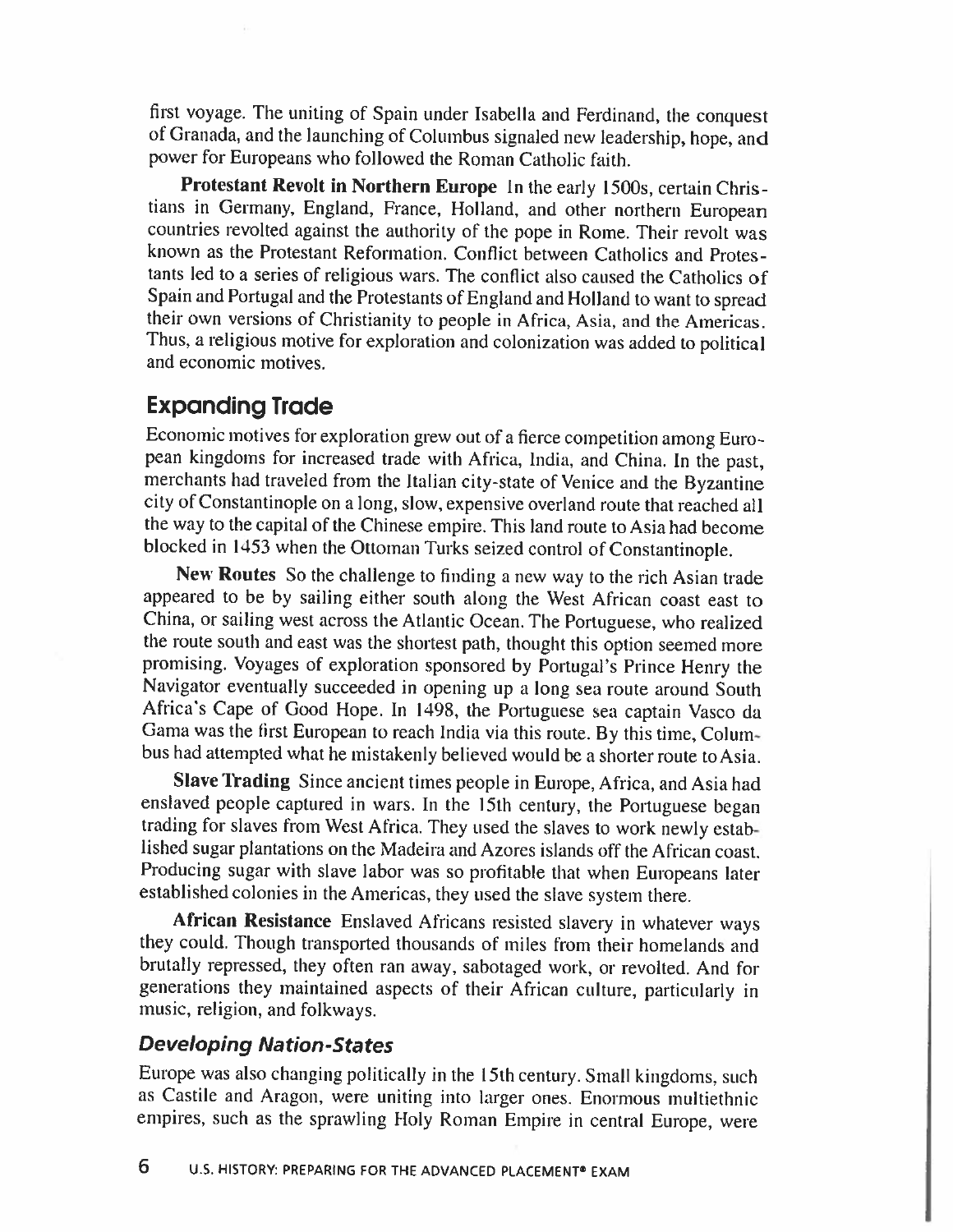breaking up. Replacing the small kingdoms and the multiethnic empires were nation-states, countries in which the majority of people shared both a common culture and common loyalty toward a central government. The monarchs of the emerging nation-states, such as Isabella and Ferdinand of Spain; Prince Henry the Navigator of Portugal; and similar monarchs of France, England, and the Netherlands; depended on trade to bring in needed revenues and on the church to justify their right to rule. They used their power to search for riches abroad and to spread the influence of their version of Christianity to new overseas dominions.

## **Early Explorations**

Changing economic, political, and social conditions in Europe shaped the ambitions of the Italian-born Christopher Columbus.

## **Christopher Columbus**

Columbus spent eight years seeking financial support for his plan to sail west from Europe to the "Indies." Finally, in 1492, he succeeded in winning the backing of Isabella and Ferdinand. The two Spanish monarchs were then at the height of their power, having just defeated the Moors in Granada. They agreed to outfit three ships and to make Columbus governor, admiral, and viceroy of all the lands that he would claim for Spain.

After sailing from the Canary Islands on September 6, Columbus landed on an island in the Bahamas on October 12. His success in reaching lands on the other side of the ocean brought him a burst of glory in Spain. But three subsequent voyages across the Atlantic were disappointing-he found little gold, few spices, and no simple path to China and India.

**Columbus's Legacy** Columbus died in 1506, still believing that he had found a western route to Asia. However, many Spaniards viewed Columbus as a failure because they suspected that he had found not a valuable trade route, but a "New World." Today, some people scoff at Columbus for having erroneously giving the people he encountered the name "Indians." Even the land that he had explored was named for someone else, Amerigo Vespucci, another Italian sailor. Columbus's critics also point out the many problems and injustices suffered by the natives of the Americas after Europeans arrived and took over their land.

Nevertheless, most historians agree on Columbus's importance. Modern scholars have recognized his great skills as a navigator and his daring commitment in going forth where nobody else had ever dared to venture. Furthermore, Columbus's voyages brought about, for the first time in history, permanent interaction between people from all over the globe. He changed the world forever.

Exchanges Europeans and the original inhabitants of the Americas had developed vastly different cultures over the millennia. The contact between them resulted in the Columbian Exchange, a transfer of plants, animals, and germs from one side of the Atlantic to the other for the first time. Europeans learned about many new plants and foods, including beans, corn, sweet and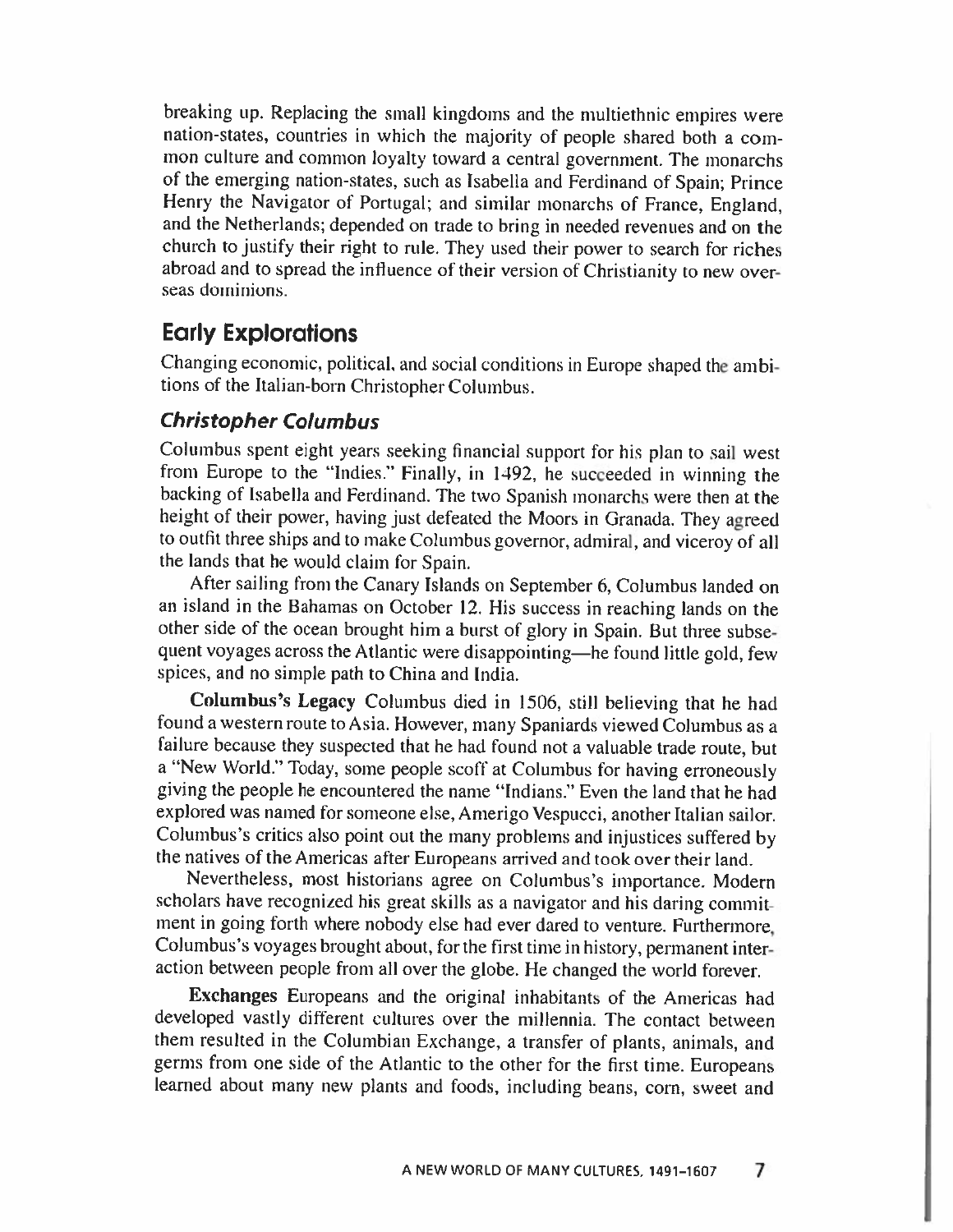white potatoes, tomatoes, and tobacco. They also contracted a new disease. syphilis. Europeans introduced to the Americas sugar cane, bluegrasses, pigs, and horses, as well as the wheel, iron implements, and guns. Deadlier than all the guns was the European importation of germs and diseases, such as smallpox and measles, to which the natives had no immunity. Millions died (there was a mortality rate of more than 90 percent), including entire tribal communities. These exchanges, biological and cultural, would permanently change the entire world.

## **Dividing the Americas**

Spain and Portugal were the first European kingdoms to claim territories in the Americas. Their claims overlapped, leading to disputes. The Catholic monarchs of the two countries turned to the pope in Rome to resolve their differences. In 1493, the pope drew a vertical, north-south line on a world map, called the *line* of demarcation. The pope granted Spain all lands to the west of the line and Portugal all lands to the east.

In 1494, Spain and Portugal moved the pope's line a few degrees to the west and signed an agreement called the Treaty of Tordesillas. The line passed through what is now the country of Brazil. This treaty, together with Portuguese explorations, established Portugal's claim to Brazil. Spain claimed the rest of the Americas. However, other European countries soon challenged these claims.

## **Spanish Exploration and Conquest**

Spanish dominance in the Americas was based on more than a papal ruling and a treaty. Spain owed its expanding power to its explorers and conquerors (called conquistadores). Feats such as the journey across the Isthmus of Panama to the Pacific Ocean by Vasco Núñez de Balboa, the circumnavigation of the world by one of Ferdinand Magellan's ships (Magellan died before completing the trip), the conquests of the Aztecs in Mexico by Hernan Cortés, and the conquest of the Incas in Peru by Francisco Pizzaro secured Spain's initial supremacy in the Americas.

The conquistadores sent ships loaded with gold and silver back to Spain from Mexico and Peru. They increased the gold supply by more than 500 percent, making Spain the richest and most powerful nation in Europe. Spain's success encouraged other nations to turn to the Americas in search of gold and power. After seizing the wealth of the Indian empires, the Spanish instituted an encomienda system, with the king of Spain giving grants of land and natives to individual Spaniards. These Indians had to farm or work in the mines. The fruits of their labors went to their Spanish masters, who in turn had to "care" for them. As Europeans' diseases and brutality reduced the native population, the Spanish brought enslaved people from West Africa under the asiento system. This required the Spanish to pay a tax to their king on each slave they imported to the Americas.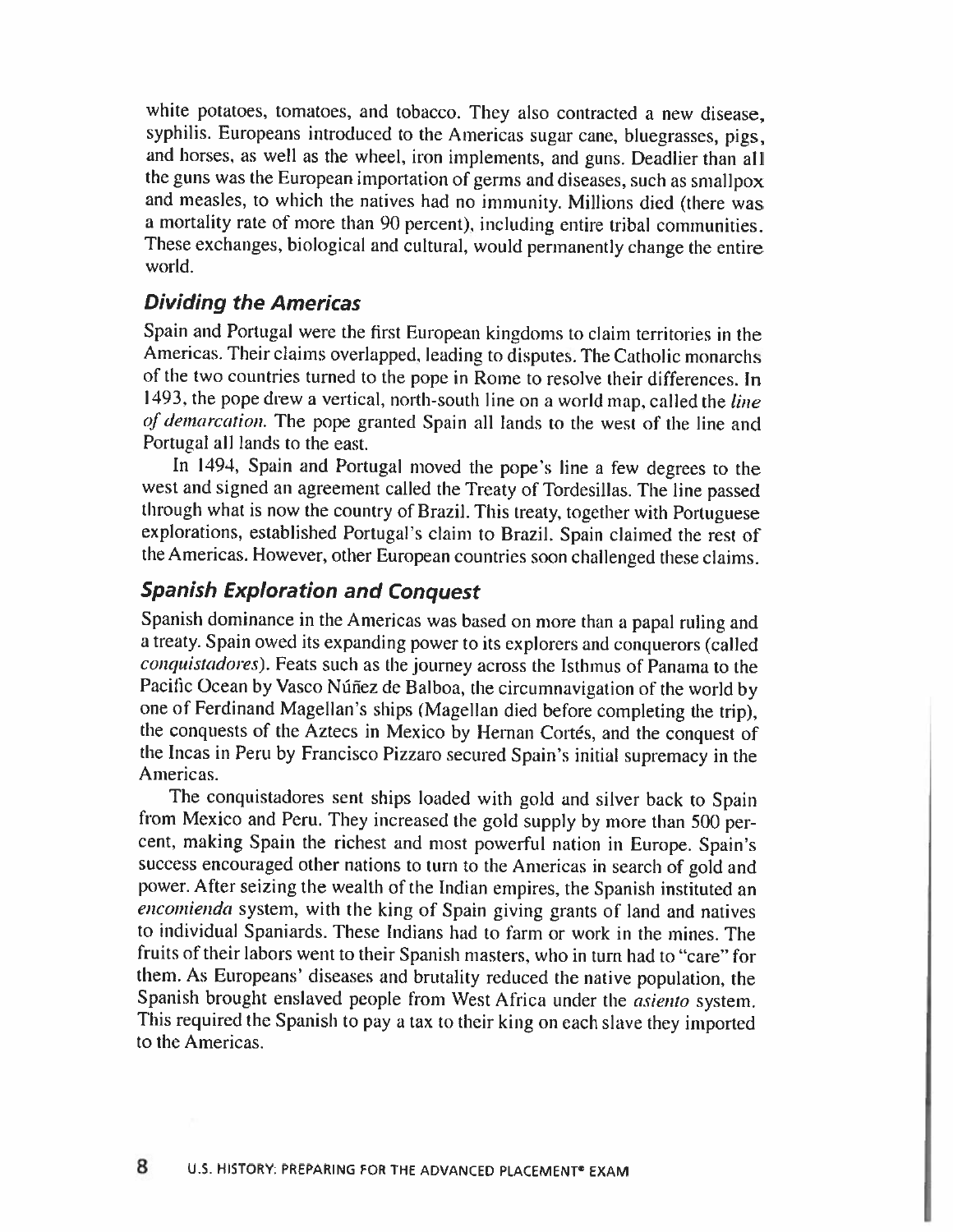

EARLY SETTLEMENTS IN NORTH AMERICA

## **English Claims**

England's earliest claims to territory in the Americas rested on the voyages of John Cabot, an Italian sea captain who sailed under contract to England's King Henry VII. Cabot explored the coast of Newfoundland in 1497.

England, however, did not follow up Cabot's discoveries with other expeditions of exploration and settlement. Other issues preoccupied England's monarchy in the 1500s, including Henry VIII's break with the Roman Catholic Church. In the 1570s and 1580s, under Queen Elizabeth I, England challenged Spanish shipping in both the Atlantic and Pacific Oceans. Sir Francis Drake, for example, attacked Spanish ships, seized the gold and silver that they carried, and even attacked Spanish settlements on the coast of Peru. Another English adventurer, Sir Walter Raleigh, attempted to establish a settlement at Roanoke Island off the North Carolina coast in 1587, but the venture failed.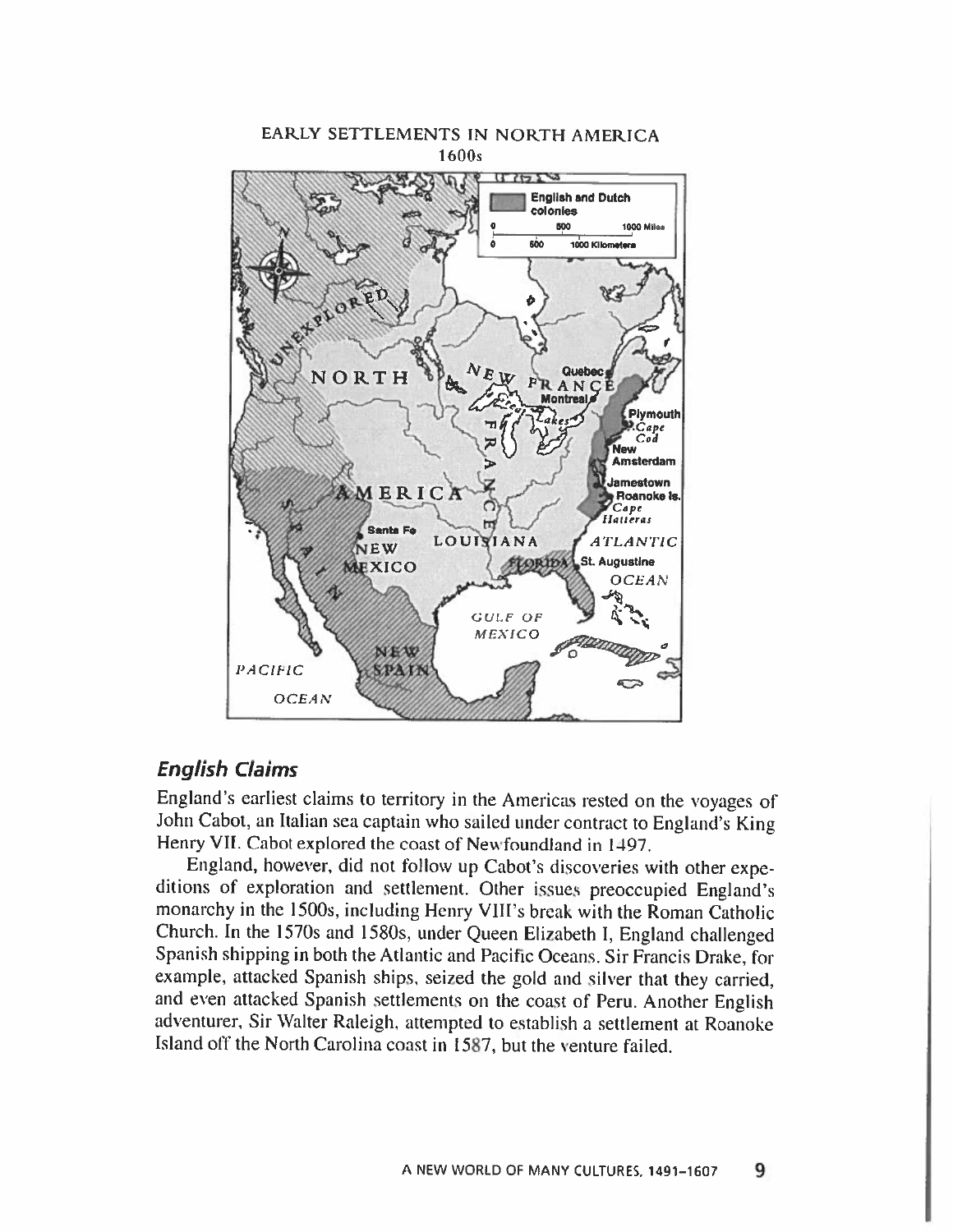## **French Claims**

The French monarchy first showed interest in exploration in 1524 when it sponsored a voyage by an Italian navigator, Giovanni da Verrazano. Hoping to find a northwest passage leading through the Americas to Asia, Verrazano explored part of North America's eastern coast, including the New York harbor. French claims to American territory were also based on the voyages of Jacques Cartier (1534–1542), who explored the St. Lawrence River extensively.

Like the English, the French were slow to develop colonies across the Atlantic. During the 1500s, the French monarchy was preoccupied with European wars as well as with internal religious conflict between Roman Catholics and French Protestants known as Huguenots. Only in the next century did France develop a strong interest in following up its claims to North American land.

The first permanent French settlement in America was established by Samuel de Champlain in 1608 at Quebec, a fortified village on the St. Lawrence River. Champlain's strong leadership won him the nickname "Father of New France." Other explorers extended French claims across a vast territory. In 1673, Louis Jolliet and Father Jacques Marquette explored the upper Mississippi River, and in 1682, Robert de La Salle explored the Mississippi basin, which he named Louisiana (after the French king, Louis XIV).

## **Dutch Claims**

During the 1600s, the Netherlands also began to sponsor voyages of exploration. The Dutch government hired Henry Hudson, an experienced English sailor, to seek westward passage to Asia through northern America. In 1609, while searching for a northwest passage, Hudson sailed up a broad river that was later named for him, the Hudson River. This expedition established Dutch claims to the surrounding area that would become New Amsterdam (and later New York). The Dutch government granted a private company, the Dutch West India Company, the right to control the region for economic gain.

## **Spanish Settlements in North America**

Spanish settlements developed slowly in North America, as a result of limited mineral resources and strong opposition from American Indians.

**Florida** After a number of failed attempts and against the strong resistance of American Indians in the region, the Spanish established a permanent settlement at St. Augustine in 1565. Today, St. Augustine is the oldest city in North America founded by Europeans.

New Mexico Santa Fe was established as the capital of New Mexico in 1610. Harsh efforts to Christianize the American Indians caused the Pueblo people to revolt in 1680. The Spanish were driven from the area until 1692.

Texas In between Florida and New Mexico, the Spanish established settlements in Texas. These communities grew in the early 1700s as Spain attempted to resist French efforts to explore the lower Mississippi River.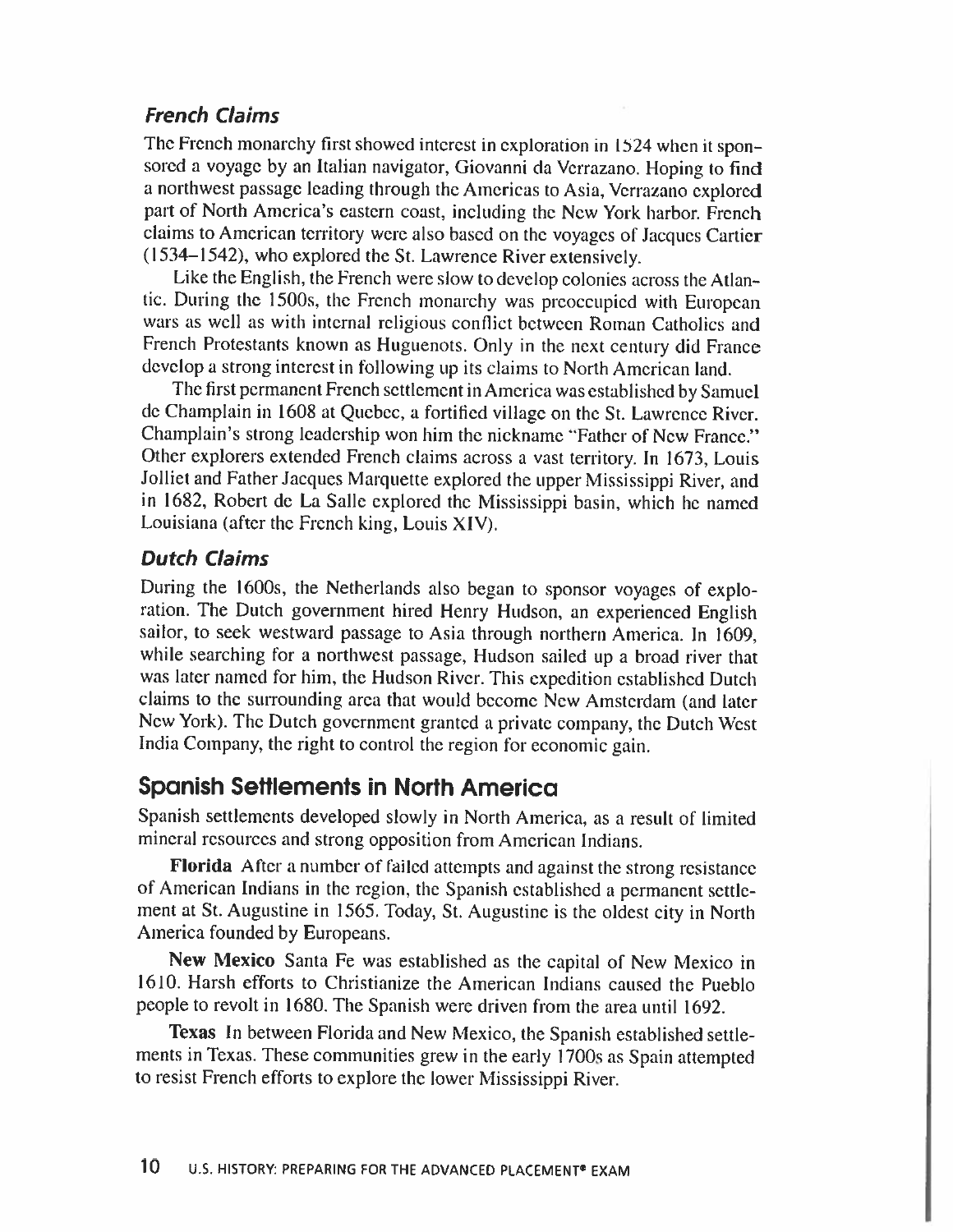California In response to Russian exploration from Alaska, the Spanish established permanent settlements at San Diego in 1769 and San Francisco in 1776. By 1784, a series of missions or settlements had been established along the California coast by members of the Franciscan order. Father Junípero Serra founded nine of these missions.

## **European Treatment of Native Americans**

Most Europeans looked down upon Native Americans. The Europeans who colonized North and South America generally viewed Native Americans as inferior people who could be exploited for economic gain, converted to Christianity, and used as military allies. However, Europeans used various approaches for controlling Native Americans and operating their colonies.

## **Spanish Policy**

The Spanish who settled in Mexico and Peru encountered the highly organized Aztec and Inca empires. Even after diseases killed most natives, millions remained in these empires that the Spanish could incorporate as laborers in their own empire. Many natives who did not die from disease died from forced labor. Because few families came from Spain to settle the empire, the explorers and soldiers intermarried with natives as well as with Africans. The latter were captured in Africa and forced to travel across the ocean to provide slave labor for the Spanish colonists. A rigid class system developed in the Spanish colonies, one dominated by pure-blooded Spaniards.

Bartolomé de Las Casas One European who dissented from the views of most Europeans toward Native Americans was a Spanish priest named Bartolomé de Las Casas. Though he had owned land and slaves in the West Indies and had fought in wars against the Indians, he eventually became an advocate for better treatment for Indians. He persuaded the king to institute the New Laws of 1542. These laws ended Indian slavery, halted forced Indian labor, and began to end the encomienda system which kept the Indians in serfdom. Conservative Spaniards, eager to keep the encomienda system, responded and successfully pushed the king to repeal parts of the New Laws.

Valladolid Debate The debate over the role for Indians in the Spanish colonies came to a head in a formal debate in 1550-1551 in Valladolid, Spain. On one side, Las Casas argued that the Indians were completely human and morally equal to Europeans, so enslaving them was not justified. On the other side, another priest, Juan Ginés de Sepúlveda, argued that Indians were less than human. Hence, they benefited from serving the Spaniards in the econmienda system. Neither side clearly won the debate. Though Las Casas was unable to gain equal treatment for Native Americans, he established the basic arguments on behalf of justice for Indians.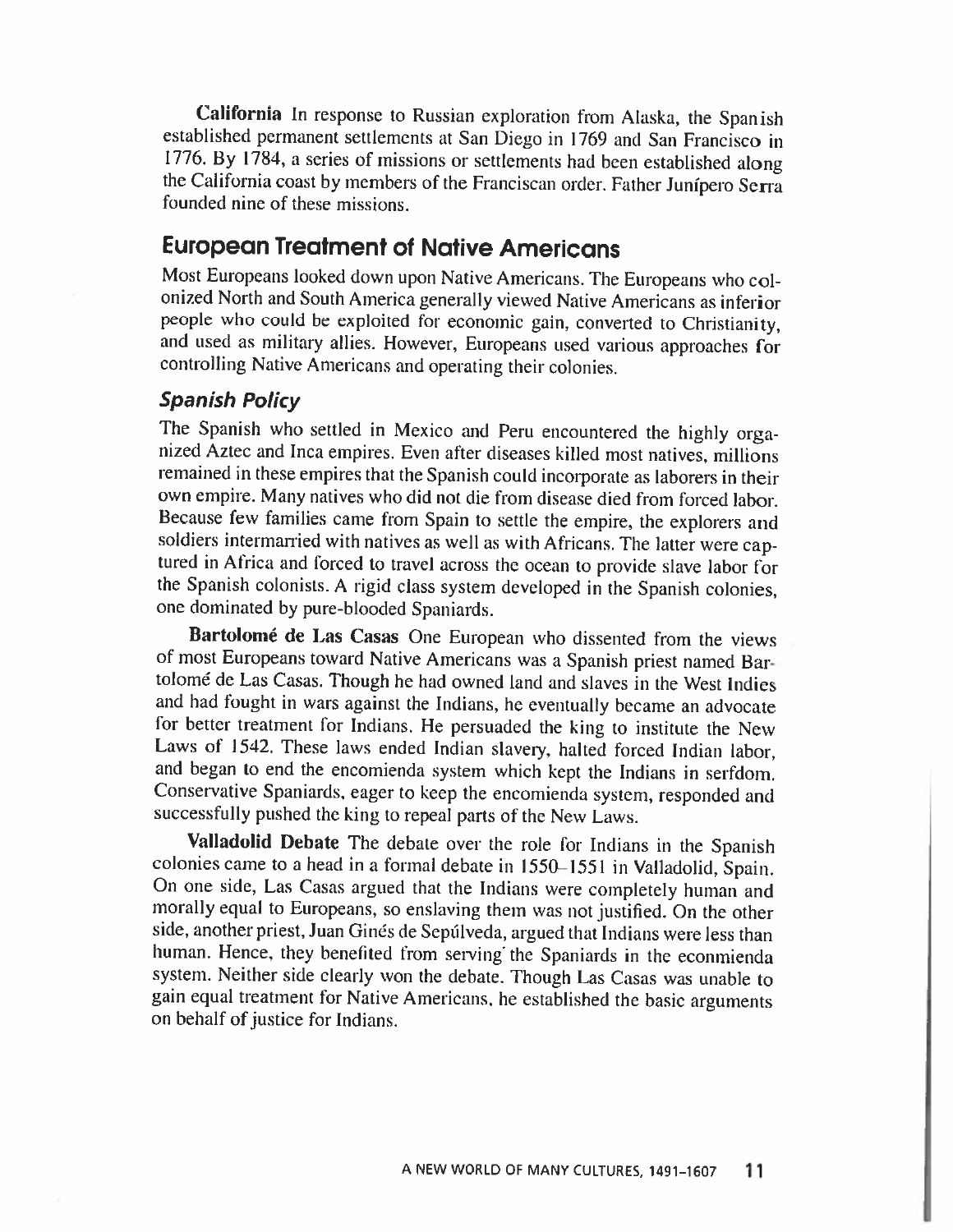## **English Policy**

Unlike the Spanish, the English settled in areas without large native empires that could be controlled as a workforce. In addition, many English colonists came in families rather than as single young men, so marriage with natives was less common. Initially, at least in Massachusetts, the English and the American Indians coexisted, traded, and shared ideas. American Indians taught the settlers how to grow new crops such as corn (maize) and showed them how to hunt in the forests. They traded various furs for an array of English manufactured goods, including iron tools and weapons. But peaceful relations soon gave way to conflict and open warfare. The English had no respect for American Indian cultures, which they viewed as primitive or "savage." For their part, American Indians saw their way of life threatened as the English began to take more land to support their ever-increasing population. The English occupied the land and forced the small, scattered tribes they encountered to move away from the coast to inland territories. They expelled the natives rather than subjugating them.

## **French Policy**

The French, looking for furs and converts to Catholicism, viewed American Indians as potential economic and military allies. Compared to the Spaniards and the English, the French maintained good relations with the tribes they encountered. Seeking to control the fur trade, the French built trading posts throughout the St. Lawrence Valley, the Great Lakes region, and along the Mississippi River. At these posts, they exchanged French goods for beaver pelts and other furs collected by American Indians. Because the French had few colonists, farms, or towns, they posed less threat to the native population than did other Europeans. In addition, French soldiers assisted the Huron people in fighting their traditional enemy, the Iroquois.

## **Native American Reaction**

North American tribes saw themselves as groups distinct from each other, not as part of a larger body of Native Americans. As a result, European settlers rarely had to be concerned with a unified response from the Native Americans. Initially the European goods such as copper pots and guns had motivated the natives to interact with the strangers. After the decimation of their peoples from the violence and disease of the Europeans, the Native Americans had to adopt new ways to survive. Upon observing the Europeans fighting each other, some tribes allied themselves with one European power or another in hopes of gaining support in order to survive. A number of tribes simply migrated to new land to get away from the slowly encroaching settlers. Regardless of how they dealt with the European invasion, Native Americans would never be able to return to the life they had known prior to 1492.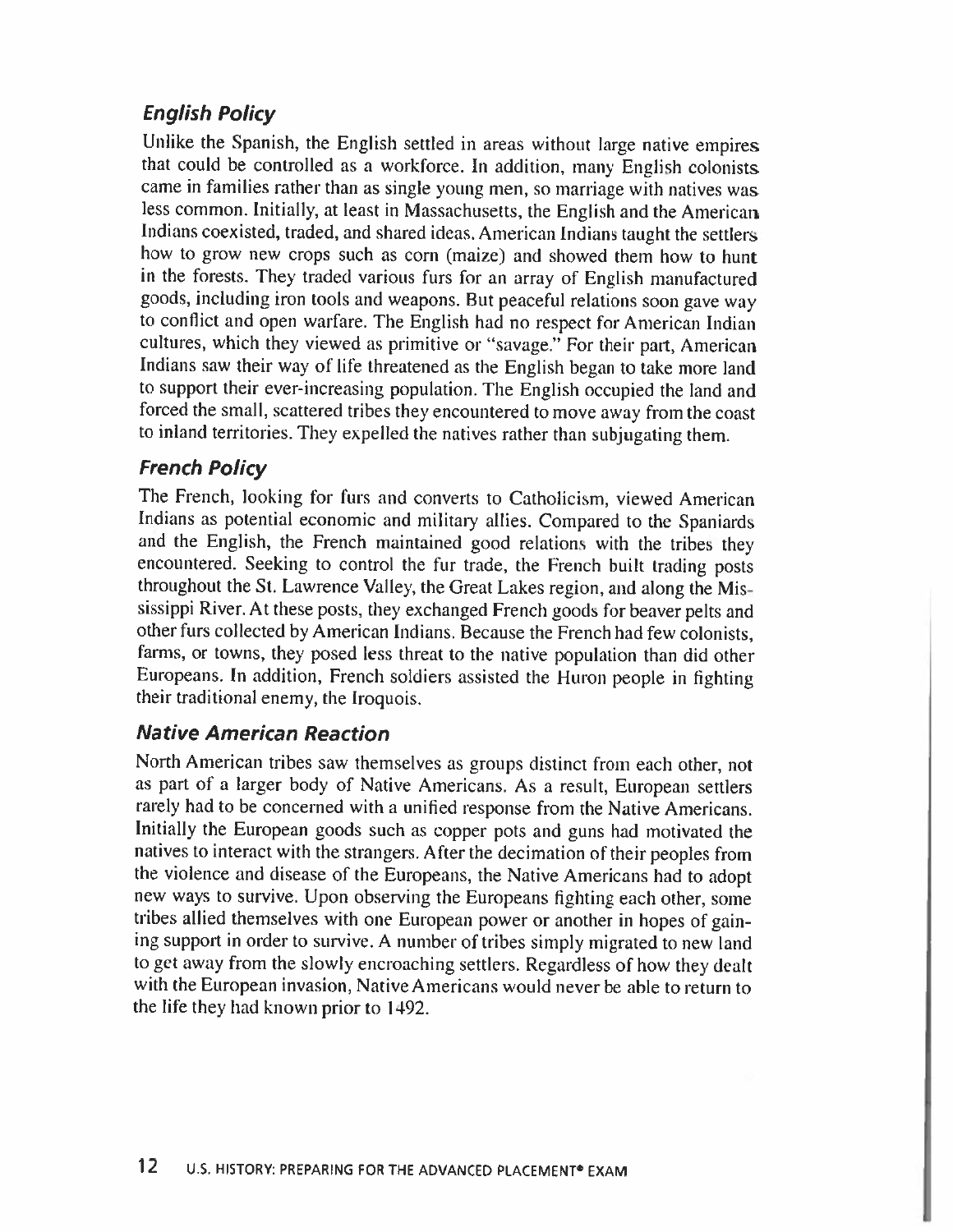## **HISTORICAL PERSPECTIVES: WAS COLUMBUS A GREAT HERO?**

Over the centuries, Columbus has received both praise for his role as a "discoverer" and blame for his actions as a "conqueror." In the United States, he has traditionally been viewed as a hero. As early as 1828, Washington Irving wrote a popular biography extolling the explorer's virtues. The apex of Columbus's heroic reputation was reached in 1934 when President Franklin Roosevelt declared October 12 a national holiday.

Since the 1990s, however, revisionist histories and biographies have been highly critical of Columbus. His detractors argue that Columbus was simply at the right place at the right time. Europe at the end of the 15th century was ready to expand. If Columbus had not crossed the Atlantic in 1492, some other explorer—perhaps Vespucci or Cabot would have done so a few years later. According to this interpretation, Columbus was little more than a good navigator and a self-promoter who exploited an opportunity.

Some revisionists take a harsh view of Columbus and regard him not as the first discoverer of America but rather as its first conqueror. They portray him as a religious fanatic in the European Christian tradition who sought to convert the American natives to Christianity and liquidated those who resisted.

The revisionist argument has not gone unanswered. For example, historian Arthur M. Schlesinger Jr. has argued that the chief motivation for Columbus's deeds was neither greed for gold nor ambition for conquest. What drove him, in Schlesinger's view, was the challenge of the unknown. Columbus's apologists admit that millions of Native Americans died as a result of European exploration in the Americas, but they point out that an unknown number had suffered horrible deaths in Aztec sacrifices. Moreover, the mistreatment of Native Americans was perhaps partially offset by such positive results as the gradual development of democratic institutions in the colonies and later the United States.

Historians will continue to debate the nature of Columbus's achievement. As with other historical questions, distinguishing between fact and fiction and separating a writer's personal biases from objective reality is difficult. One conclusion is inescapable: As a result of Columbus's voyages, world history took a sharp turn in a new direction. His explorations established a permanent point of contact between Europeans and the first Americans, and soon between both groups and Africans. People are still living with the consequences of this interaction.